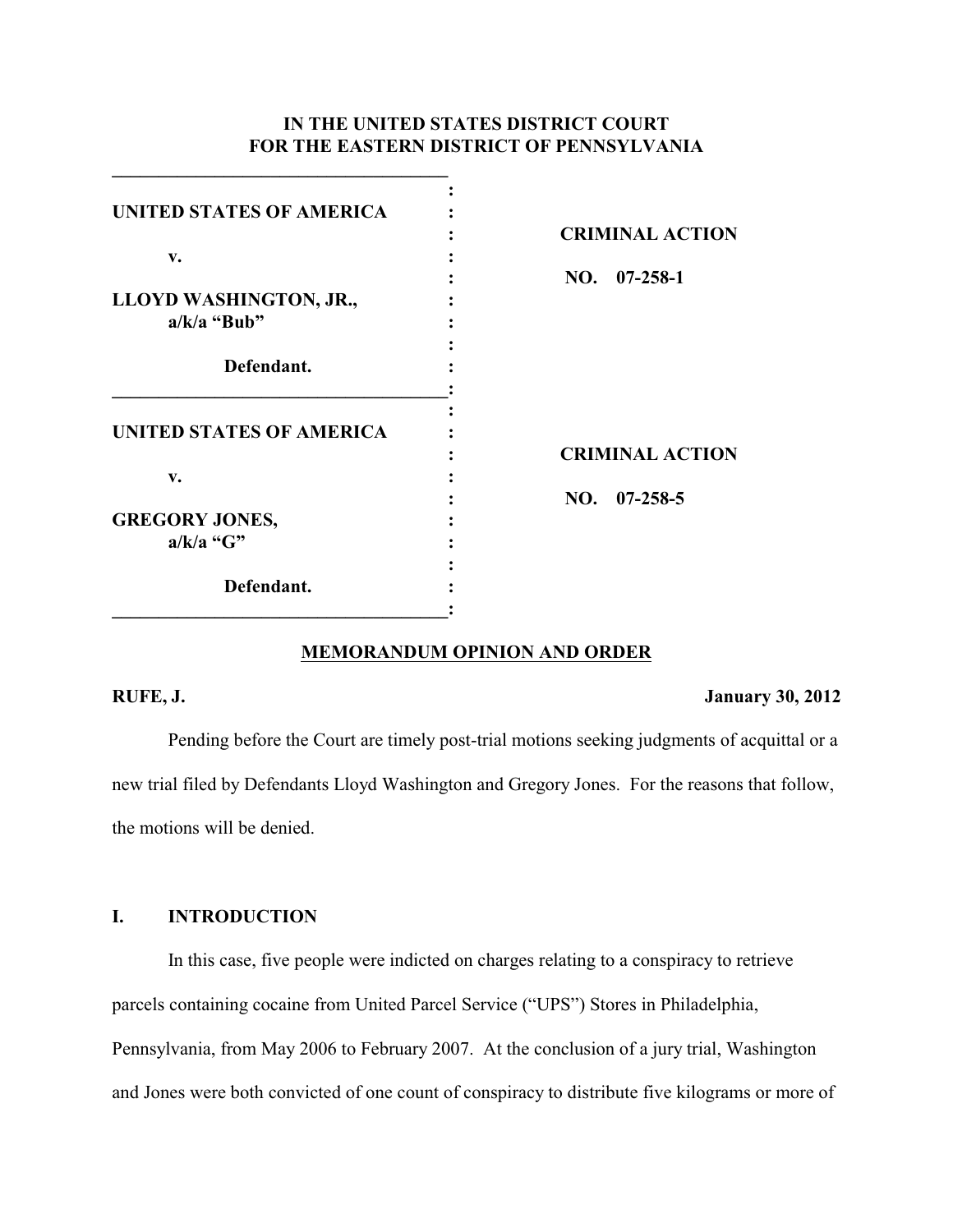cocaine and one count of attempted possession with intent to distribute five kilograms or more of cocaine, and aiding and abetting the same. The jury found a third defendant, Ronald Crawford, not guilty of the same charges, as well as a firearms charge. Two other defendants pled guilty and testified at the trial. Both Washington and Jones argue that the trial evidence was insufficient to support a finding of guilt on either count of the superseding indictment and that certain evidence should not have been admitted at trial; Washington also argues that he should have been tried separately from Jones.

#### **II. STANDARD OF REVIEW**

Under Federal Rule of Criminal Procedure 33, the trial court may grant a new trial when there is a finding of trial error, including the introduction of prejudicial testimony, or when the trial court does not believe that the evidence supports the jury's verdict. A "district court can order a new trial on the ground that the jury's verdict is contrary to the weight of the evidence only if it believes that there is a serious danger that a miscarriage of justice has occurred -- that is, that an innocent person has been convicted."<sup>1</sup>

In ruling on a motion for judgment of acquittal pursuant to Federal Rule of Criminal Procedure 29(c), the district court must view the evidence in the light most favorable to the prosecution in order to determine whether any rational trier of fact could have found proof of guilt beyond a reasonable doubt based on the evidence presented at trial. $<sup>2</sup>$  In conducting the</sup>

 $\frac{1}{1}$  United States v. Davis, 397 F.3d 173, 181 (3d Cir. 2005) (internal quotations omitted). See also United States v. Brennan, 326 F.3d 176, 189 (3d Cir. 2006) (motions for a new trial based on the weight of evidence "are to be granted sparingly and only in exceptional cases").

 $^2$  United States v. Boria, 592 F.3d 476, 480 (3d Cir. 2010); United States v. Cunningham, 517 F.3d 175, 177 (3d Cir. 2008); United States v. Smith, 294 F.3d 473, 476 (3d Cir. 2002).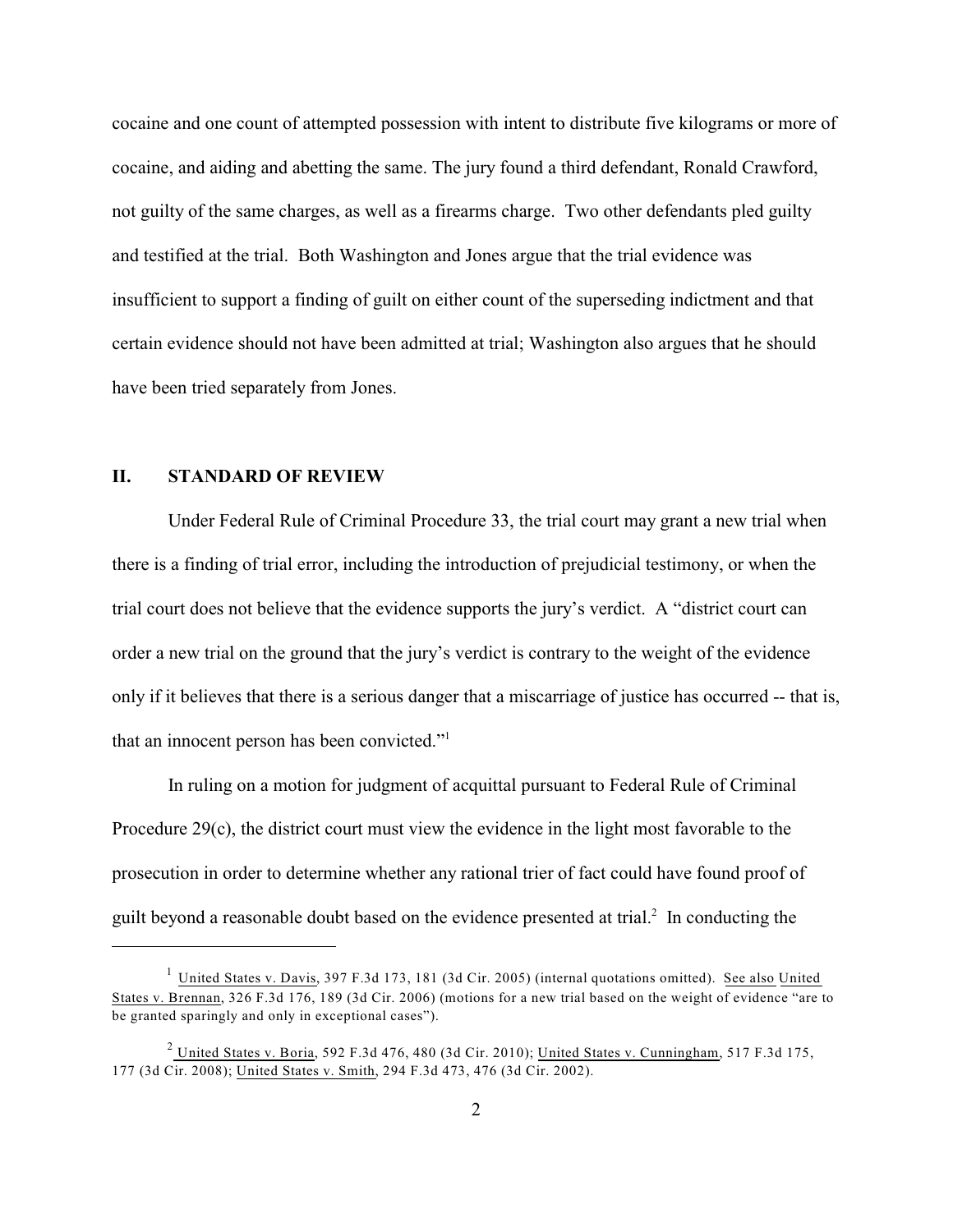sufficiency inquiry, a court does "not view the government's evidence in isolation, but rather, in conjunction and as a whole," and will draw all reasonable inferences in favor of the decision of the jury.<sup>3</sup> "The fact that alternative inferences exist is irrelevant." The Court must sustain the jury's verdict if there is substantial evidence to uphold the decision.<sup>5</sup> The prosecution may satisfy its burden entirely through circumstantial evidence.<sup>6</sup> Under this particularly deferential standard of review, the Court "must be ever vigilant . . . not to usurp the role of the jury by weighing credibility and assigning weight to the evidence, or by substituting [the Court's] judgment for that of the jury."<sup>7</sup> Accordingly, a finding of insufficiency should be "confined to cases where the prosecution's failure is clear."<sup>8</sup>

Notwithstanding this highly deferential standard, in a conspiracy case, the Court must "closely scrutinize the Government's evidence because (1) slight evidence of [a defendants's] connection to the conspiracy is not sufficient to support guilt, and (2) guilt must remain individual and personal."<sup>9</sup> "Conspiracy cannot be proven 'by piling inference upon inference'"

 $^3$  United States v. Brodie, 403 F.3d 123, 134 (3d Cir. 2005). See also United States v. United States Gypsum Co., 600 F.2d 414, 417 (3d Cir. 1979) ("The character and effect of a conspiracy [is] not to be judged by dismembering it and viewing its separate parts, but only by looking at it as a whole.") (internal citation and quotations omitted).

 $4\overline{Boria}$ , 592 F.3d at 486 (Fisher, J., concurring) (citing United States v. Iafelice, 978 F.2d 92, 97 n.3 (3d) Cir. 1992)).

 $<sup>5</sup>$  United States v. Flores, 454 F.3d 149, 154 (3d Cir. 2006).</sup>

 $6$  United States v. Mercado, 610 F.3d 841, 845 (3d Cir. 2010) (citing United States v. Bobb, 471 F.3d 491, 494 (3d Cir. 2006)).

 $\frac{7}{1}$  Brodie, 403 F.3d at 133.

 $8 \text{ Smith}$ , 294 F.3d at 477.

 $9\overline{B}$  Boria, 592 F.3d at 480 (citing  $B$ rodie, 403 F.3d at 134).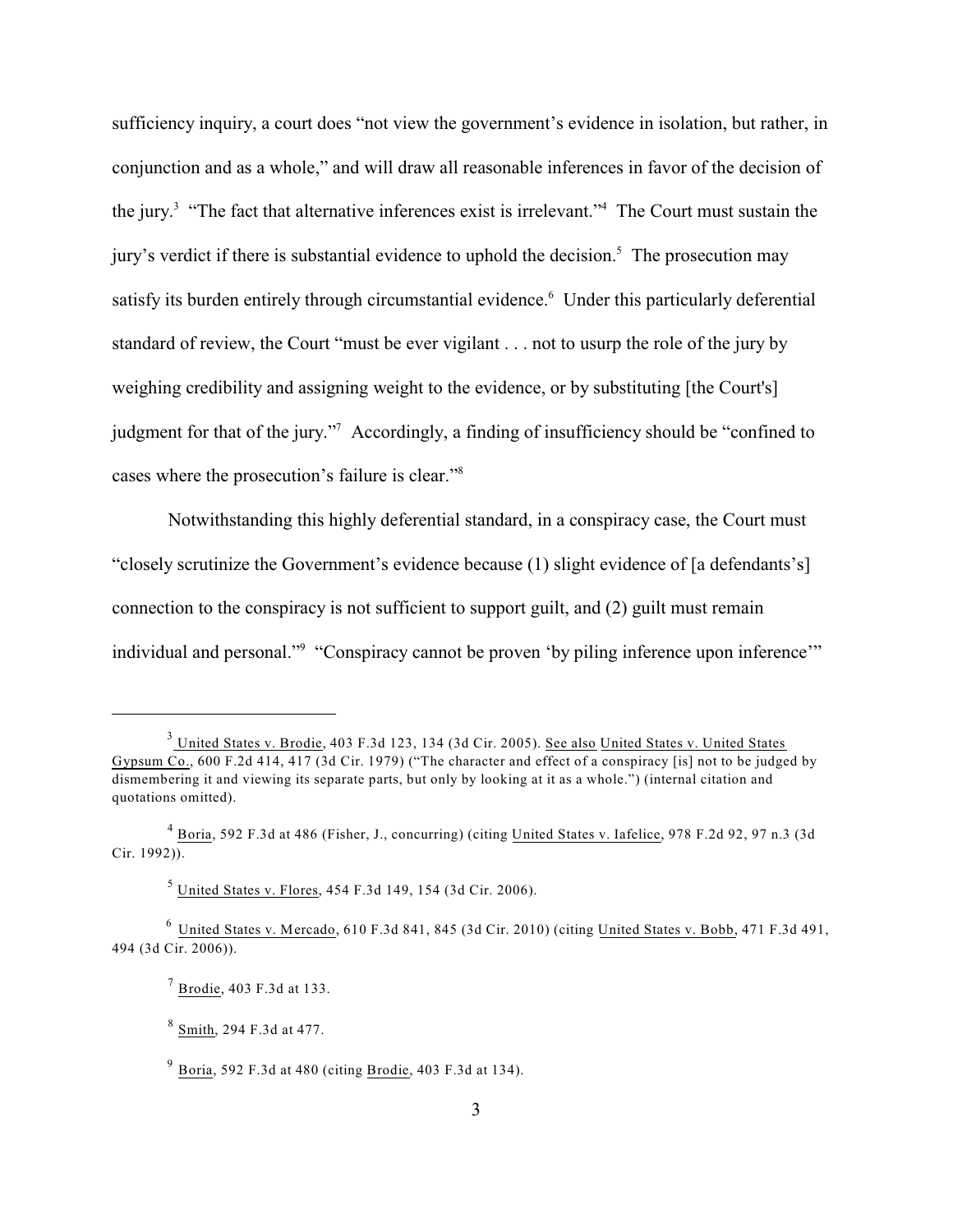where those inferences do not logically support the ultimate finding of guilt.<sup>10</sup>

To prove conspiracy, the Government must show that there was "an agreement, either explicit or implicit, to commit an unlawful act, combined with intent to commit the underlying offense."<sup>11</sup> The alleged conspirators must share a "unity of purpose," the intent to achieve a common illegal goal, and an agreement to work together toward that goal.<sup>12</sup> Together, these elements "incorporate a requirement that [the Defendants] had knowledge of the specific illegal objective contemplated by the particular conspiracy."<sup>13</sup> The Government must establish these elements beyond a reasonable doubt.

Because "[s]ecrecy and concealment are essential features of successful conspiracy,"<sup>14</sup> the Government may satisfy its burden to prove each of these elements beyond a reasonable doubt through either direct or circumstantial evidence.<sup>15</sup> But any inferences drawn must "have a logical and convincing connection to the facts established."<sup>16</sup> The Third Circuit "forbids the upholding of a conviction of the basis of speculation."<sup>17</sup>

 $10$  United States v. Coleman, 811 F.2d 804, 808 (3d Cir. 1987).

 $\frac{11}{11}$  Brodie, 403 F.3d at 134 (internal citation and quotations omitted).

<sup>&</sup>lt;sup>12</sup> Boria, 592 F.3d at 481; United States v. Mastrangelo, 172 F.3d 288, 291 (3d Cir. 1999); United States v. Schramm, 75 F.3d 156, 163 (3d Cir. 1996) (illegality is an essential element); United States v. Kates, 508 F.2d 308, 311 (3d Cir. 1975) (there must be evidence that the defendant "knowingly entered into a conspiracy").

<sup>&</sup>lt;sup>13</sup> See, e.g., Boria, 592 F.3d at 481; United States v. Cartwright, 359 F.3d 281, 287 (3d Cir. 2004); United States v. Idowu, 157 F.3d 265, 267 (3d Cir. 1998); United States v. Thomas, 114 F.3d 403, 405 (3d Cir. 1997).

<sup>&</sup>lt;sup>14</sup> Blumenthal v. United States, 332 U.S. 539, 557 (1947).

<sup>&</sup>lt;sup>15</sup> Brodie, 403 F.3d at 134.

 $16$  Cartwright, 359 F.3d at 288.

 $17$  Thomas, 114 F.3d at 406.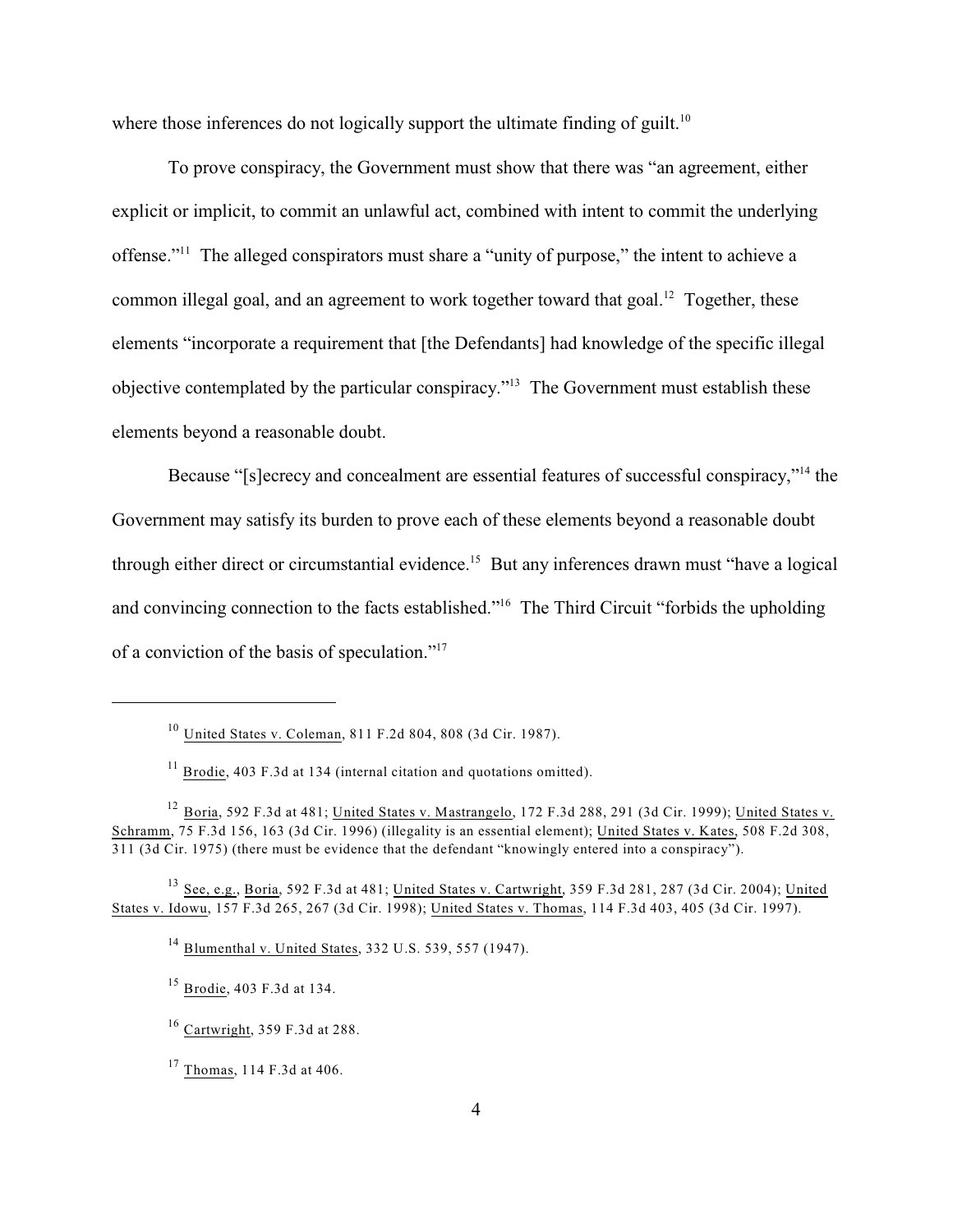In addition to conspiracy, Defendants were convicted of aiding and abetting possession with intent to distribute a controlled substance. In order to prove the aiding and abetting charge, the Government was required to prove that Defendants (1) had knowledge of the drugs, (2) had knowledge that others intended to distribute the drugs, or (3) purposefully intended to aid others in the specific crimes alleged.<sup>18</sup> Because the mental state required for this charge is identical to that required for conspiracy, the issue of whether the Government sufficiently provided evidence of "knowledge" is dispositive to both charges.<sup>19</sup>

## **III. TRIAL EVIDENCE**

The evidence at trial, taken in the light most favorable to the prosecution, established the following. On February 7, 2007, at approximately 8:00 a.m., Philadelphia Police Detective Timothy King received a call from Bill Mullen, a security specialist at a UPS sorting facility in Philadelphia.<sup>20</sup> In the course of his duties, Mullen had examined and opened two UPS parcels

<sup>20</sup> Notes of Testimony ("N.T.")  $7/22/09$  at 73-75, 93, 135.

<sup>&</sup>lt;sup>18</sup> See Boria, 592 F.3d at 481 n.8; United States v. Salmon, 944 F.2d 1106, 1113 (3d Cir. 1991) ("An aiding-and-abetting conviction requires that another committed the substantive offense and that the one charged with aiding and abetting knew of the substantive-offense commission and acted with the intent to facilitate it."); Cartwright, 359 F.3d at 287.

 $19$  See, e.g., Salmon, 944 F.2d at 1113 (acting with intent to facilitate the substantive offense requires that one acted with the "'intent to help those involved with a *certain* crime"); United States v. Wexler, 838 F.2d 88, 92 (3d Cir. 1988) ("It follows that the aiding and abetting conviction must fall for parallel reasons. The crime of aiding and abetting requires a showing of intent to help those who are involved in a certain crime. Because the government did not prove that Wexler had knowledge of the [drugs], had knowledge that [his co-defendant] intended to distribute or possess [drugs], or purposefully intended to aid others in committing the crime alleged, a reasonable jury also could not have had sufficient evidence from which to find that Wexler purposefully aided and abetted the possession and/or distribution of [drugs]." (internal citations and quotations omitted)); Cartwright, 359 F.3d at 287 ("[A] conviction on [an aiding-and-abetting] charge "requires that another committed the substantive offense and that the one charged with aiding and abetting knew of the substantive-offense commission and acted with the intent to facilitate it.").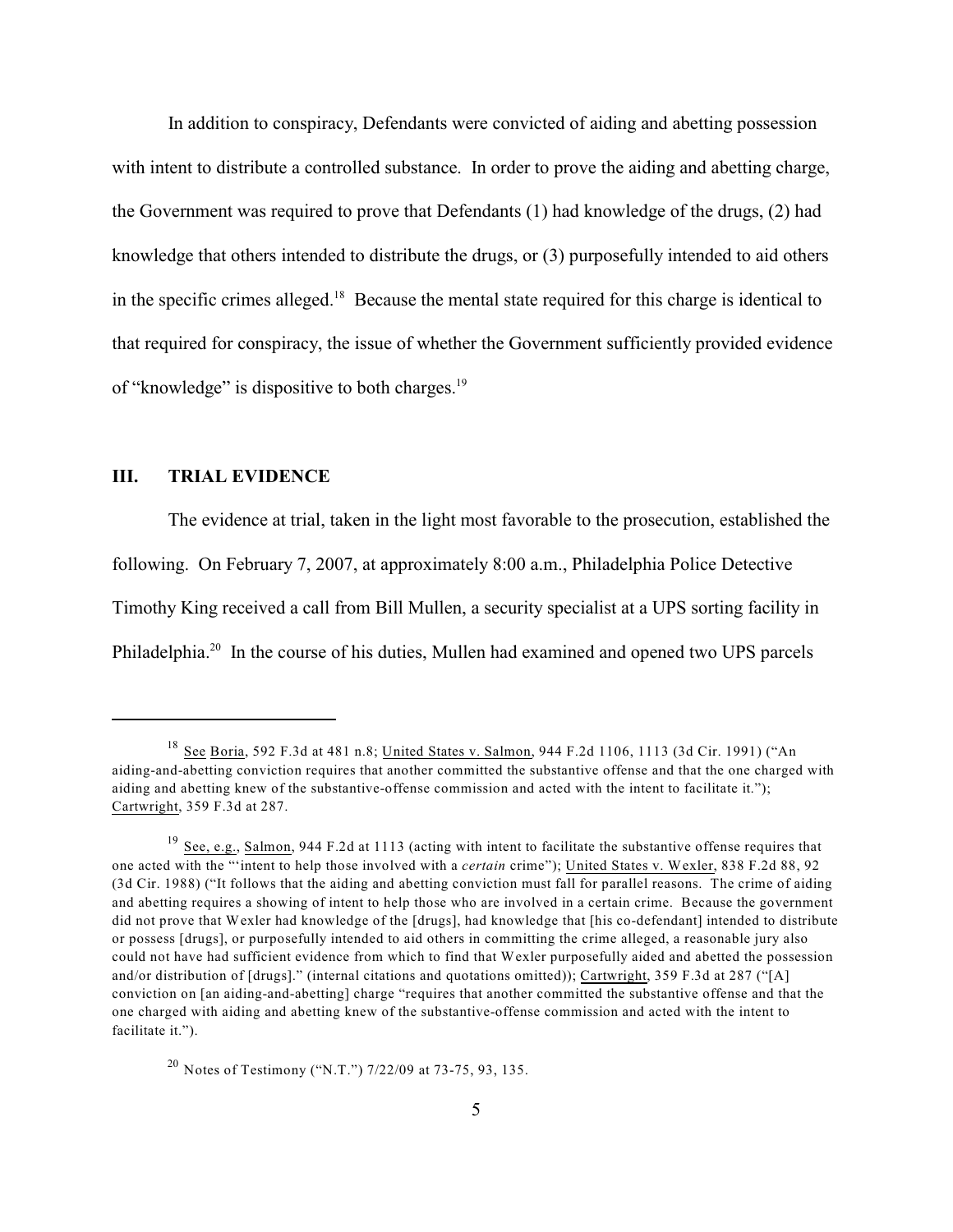that contained bricks of white powder, which he believed to be narcotics.<sup>21</sup> The parcels were addressed to "Precision Global" and shipped to 211 South Street (a UPS Store) in Philadelphia from "Avatar International," purportedly located at 1435 Third Street Promenade in Santa Monica, California. 22

After speaking with Mullen, Detective King drove an unmarked car to the 200 block of South Street to investigate the area.<sup>23</sup> Detective King testified that he observed a silver Buick Rendezvous with its engine running near the store; Washington was one of two people inside the Buick.<sup>24</sup> Detective King saw a UPS driver arrive at the UPS Store and enter at approximately 9:50 a.m., whereupon Washington walked up and down South Street, looked into the front cab of the UPS truck, looked into the UPS Store window, and circled the 200 block of South Street in the Buick approximately five times. $25$ 

At approximately 11:00 a.m., Detective King met with UPS security specialist Mullen at the UPS sorting facility at 15 East Oregon Avenue in Philadelphia. Detective King testified that each parcel he examined contained a series of boxes and bags holding a total of 12 duct-taped bricks of compressed white powder.<sup>26</sup> Detective King field-tested the white powder, which

 $^{21}$  N.T. 7/23/09 at 4-7.

 $^{22}$  N.T. 7/22/09 at 94.

 $^{23}$  N.T. 7/22/09 at 75-76; 78-79.

<sup>&</sup>lt;sup>24</sup> N.T. 7/22/09 at 79, 84-85; N.T. 7/27/09 at 5-6. The other person in the car pled guilty and testified at trial.

 $^{25}$  N.T. 7/22/09 at 84, 86-90; 92.

 $^{26}$  N.T. 7/22/09 at 93, 96-100.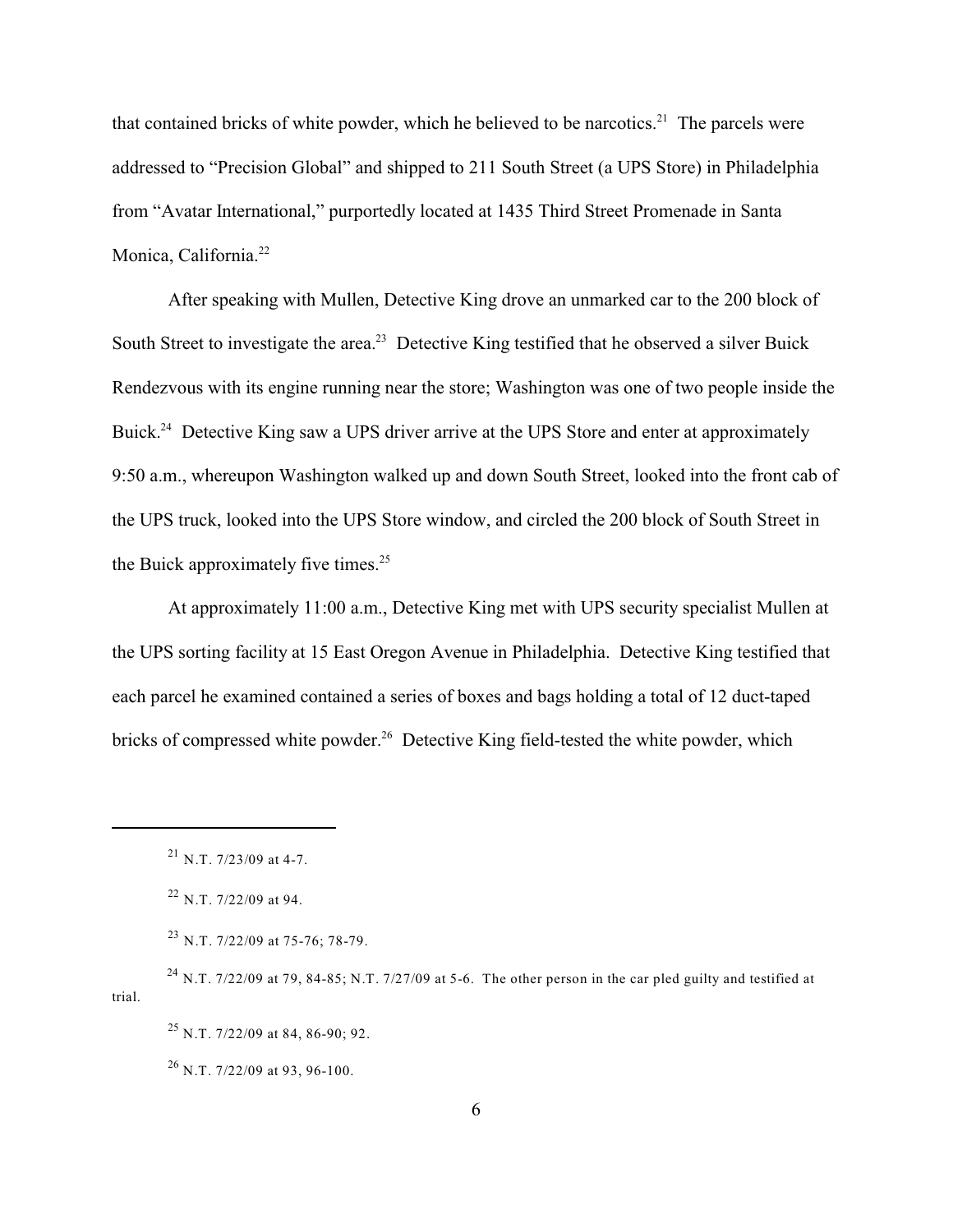tested positive for the presence of cocaine.<sup>27</sup> The Philadelphia Police laboratory later confirmed that the white powder was in fact cocaine, weighing approximately 23.7 kilograms. After the field test, Detective King removed five bricks from the parcels and resealed them.<sup>28</sup>

Detective King, State Trooper Joseph Nigro, and Special Agent Joseph Hartman then took up surveillance positions along South Street near the UPS Store.<sup>29</sup> At about 11:45 a.m., Mullen made a controlled delivery of the two parcels to the UPS Store.<sup>30</sup> Approximately five minutes after the controlled delivery, Washington and his passenger returned in the silver Buick.<sup>31</sup> The surveillance team observed Washington park at the corner of Second and South Streets and walk up and down South Street several times, looking inside each parked car he passed, as though conducting counter-surveillance.<sup>32</sup> Next, Washington entered the UPS Store, emerged a few minutes later with a small white bag, and reentered the Buick.<sup>33</sup> Washington then circled the 200 block of South Street several more times while looking into parked cars.<sup>34</sup> Washington drove away, returning at approximately 2:03 p.m.<sup>35</sup> During the time he was away

 $32$  N.T. 7/22/09 at 104-105.

 $^{27}$  N.T. 7/22/09 at 99-100.

 $^{28}$  N.T. 7/22/09 at 101-102.

 $^{29}$  N.T. 7/23/09 at 27-28; N.T. 7/24/09 at 14.

 $30$  N.T. 7/22/09 at 102.

 $31$  N.T. 7/22/09 at 103.

 $33$  N.T. 7/22/09 at 104.

 $34$  N.T. 7/22/09 at 104; N.T. 7/27/09 at 9.

 $35$  N.T. 7/22/09 at 109; N.T. 7/27/09 at 10.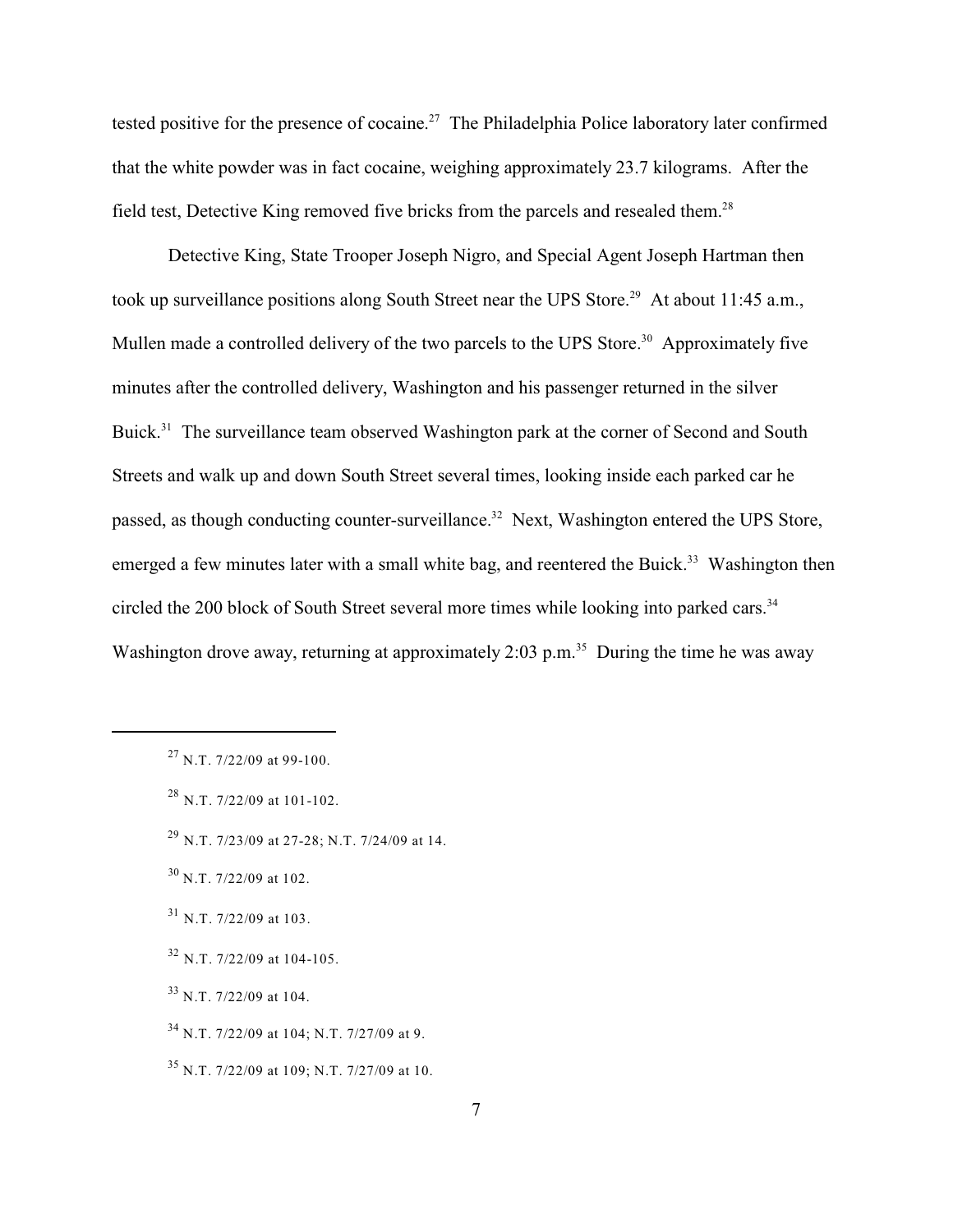from South Street, Washington met one of the cooperating witnesses at a gas station.<sup>36</sup> He later met with another cooperating witness and Jones at the same gas station.<sup>37</sup>

At approximately 2:07 p.m., the surveillance team observed a taxi driven by Crawford, with another defendant as passenger, park directly in front of the UPS Store.<sup>38</sup> The passenger left the taxi and entered the UPS Store, emerging a few moments later with one of the parcels, which she placed in the trunk of the taxi.<sup>39</sup> The passenger went back inside the Store to retrieve the second parcel, placed it in the trunk as well, and then re-entered the taxi.<sup>40</sup> The taxi drove to Second Street, turned left, and pulled up directly behind Washington's Buick, which was parked one block away at Second and Lombard Streets.<sup>41</sup> The taxi followed Washington's car to Delaware Avenue and onto northbound Interstate 95.<sup>42</sup> Detective King and other officers, in both marked and unmarked cars, followed the vehicles until they left the Interstate at the Girard Avenue exit. The officers stopped both cars and arrested Washington, Crawford, and the two passengers.<sup>43</sup> Detective King recovered the parcels from the trunk of the taxi.<sup>44</sup> From the passenger compartment of the Buick, the officers recovered several documents, including a

- $^{40}$  N.T. 7/22/09 at 110; N.T. 7/24/09 at 18.
- $^{41}$  N.T. 7/24/09 at 17-18.
- $^{42}$  N.T. 7/22/09 at 111-12.
- $^{43}$  N.T. 7/22/09 at 113-14.
- $^{44}$  N.T. 7/22/09 at 117, 133.

 $36$  N.T. 7/27/09 at 10-14.

 $37$  N.T. 7/27/09 at 12-14.

 $38$  N.T. 7/22/09 at 109.

 $39$  N.T. 7/22/09 at 110.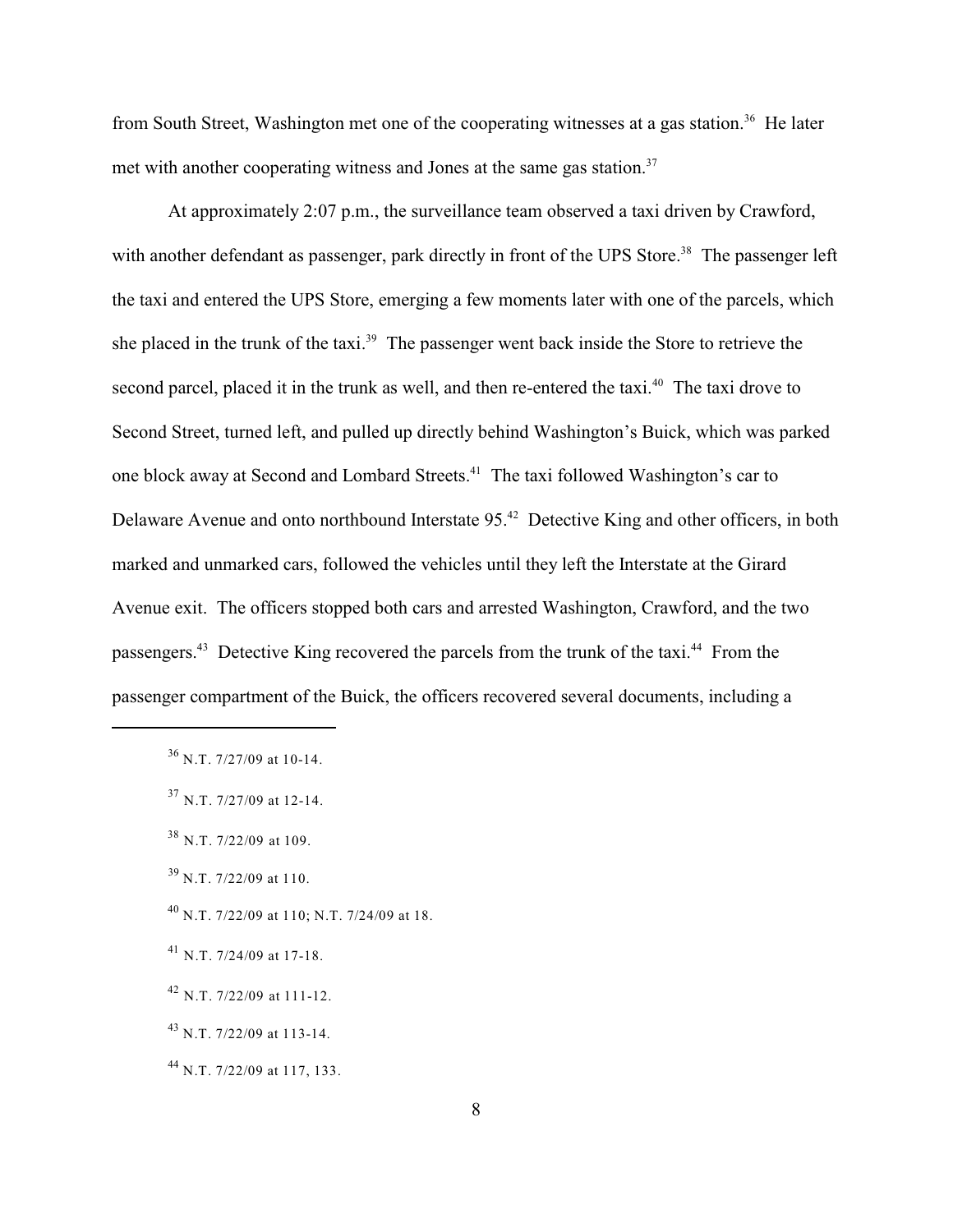receipt for items purchased from the UPS Store at 211 South Street earlier that day, business cards from other UPS Stores, and an Alamo car rental receipt showing that the Buick was rented by Washington's sister.<sup>45</sup> The officers also recovered cell phones from Crawford and his passenger and two cell phones from Washington, which revealed multiple calls among Washington, the passenger, Crawford, and Jones that day.<sup>46</sup>

A cooperating witness, who was not criminally charged, testified that Washington had arranged for her and one of the cooperating defendants to open mailboxes at the South Street UPS store and another UPS store located at 1735 Market Street in Philadelphia on May 15, 2006.<sup>47</sup> Witnesses testified that Washington coordinated several pick-ups of parcels of cocaine at the two UPS locations in the months leading up to his February 7, 2007 arrest.<sup>48</sup> Washington would then break down the bricks of cocaine into smaller quantities at his sister's home.<sup>49</sup> Washington also maintained an apartment where he kept cocaine and large amounts of cash; Jones routinely would stop by this apartment to pick up cash from Washington.<sup>50</sup> The jury heard additional testimony regarding the pattern of phone calls among Jones, Washington, and others on February 3, 2007, and February 7, 2007, that corroborated Jones's and Washington's roles in

- $^{47}$  N.T. 7/24/09 at 234-49.
- $^{48}$  N.T. 7/27/09 at 17-19.
- $^{49}$  N.T. 7/27/09 at 18-20.
- $50$  N.T. 7/27/09 at 21-24.

 $^{45}$  N.T. 7/22/09 at 127-132.

 $^{46}$  N.T. 7/22/09 at 122-25, 132; N.T. 7/24/09 at 20-39.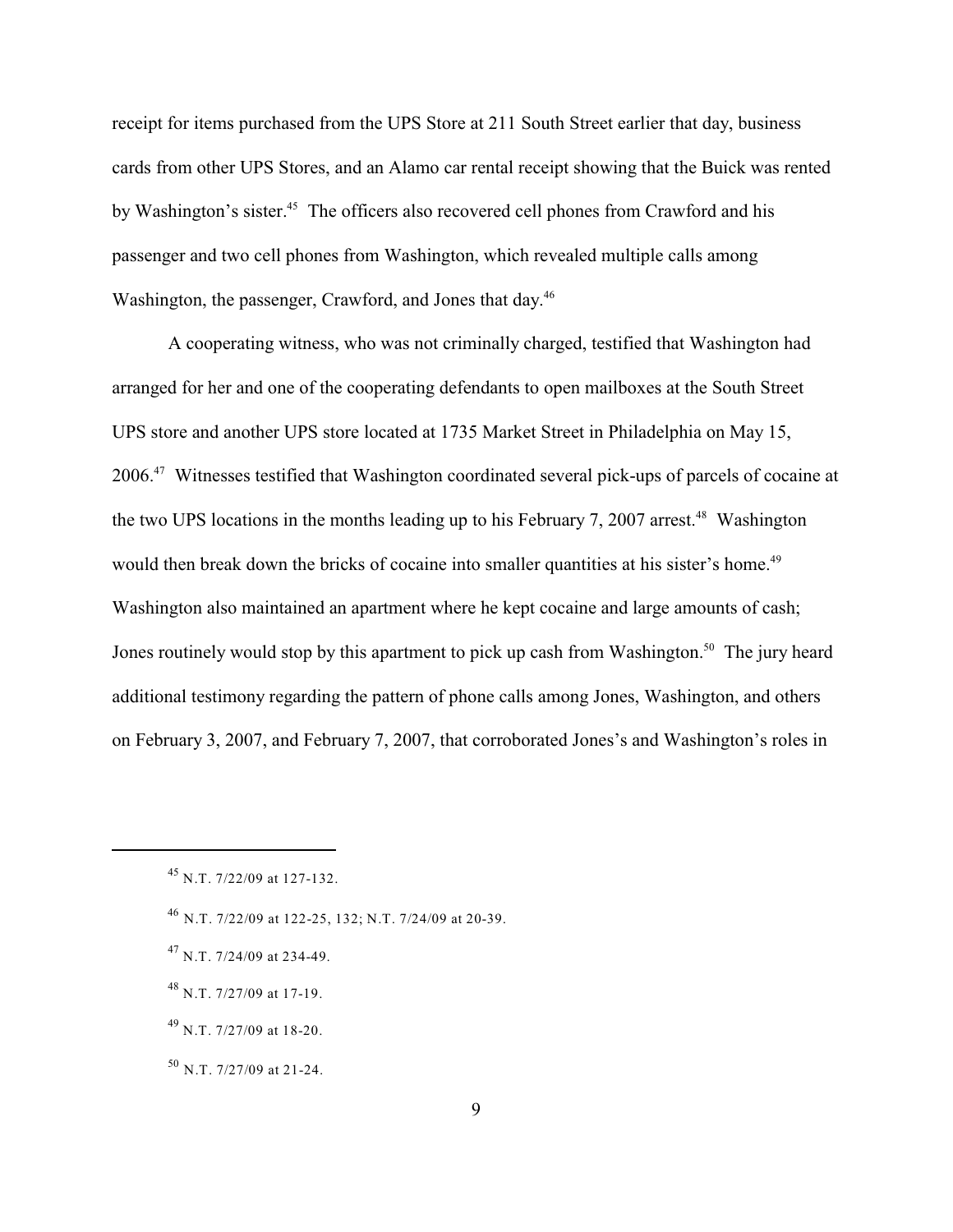coordinating these parcel pick-ups. $51$ 

On August 27, 2008, approximately eighteen months after the arrests of the occupants of the Buick and the taxi, federal agents, acting pursuant to a valid arrest warrant, located Jones leaving the master bedroom of a residence in Mullica Hill, New Jersey.<sup>52</sup> One of the agents escorted Jones back into the master bedroom immediately after he was taken into custody, and observed piles of cash in plain view around the bed. The agent also saw a pair of cargo shorts on the bed with a large amount of cash sticking out of a pocket.<sup>53</sup> The cash found in the bedroom totaled  $$14,400.^{54}$  At one point during the arrest, Agent Gerald Turner asked Jones if he needed to contact an employer to let him know that he would not be coming to work and Jones replied that he did not have a job.<sup>55</sup> Some time later during the same arrest, Agent Turner, in the presence of another agent, asked Jones for permission to search the Mullica Hill residence, which Jones granted.<sup>56</sup> The search revealed a staircase inside the closet of the master bedroom leading to an attic-like space, where agents found a small vinyl luggage bag and a shopping bag

 $^{51}$  N.T. 7/27/09 at 185-87, 190-205.

 $52$  N.T. 7/27/09 at 206-07. Jones was staying at the Mullica Hill residence with the owner's permission.

<sup>&</sup>lt;sup>53</sup> N.T. 7/27/09 at 215.

<sup>&</sup>lt;sup>54</sup> N.T. 7/27/09 at 215.

<sup>&</sup>lt;sup>55</sup> N.T. 7/27/09 at 207-08.

 $^{56}$  N.T. 7/27/09 at 208-09. Before trial, Jones filed a motion to suppress evidence found during the search. The Court made findings of fact in denying the motion, including that Jones expressed concern that he would not be present during the search, that Agent Turner explained that Jones would see and be given a receipt for all evidence confiscated and removed from the residence, and that Jones then voluntarily consented to the search. See Findings of Fact and Conclusions of Law on Motion to Suppress (June 12, 2009) [Document No. 275] at 5.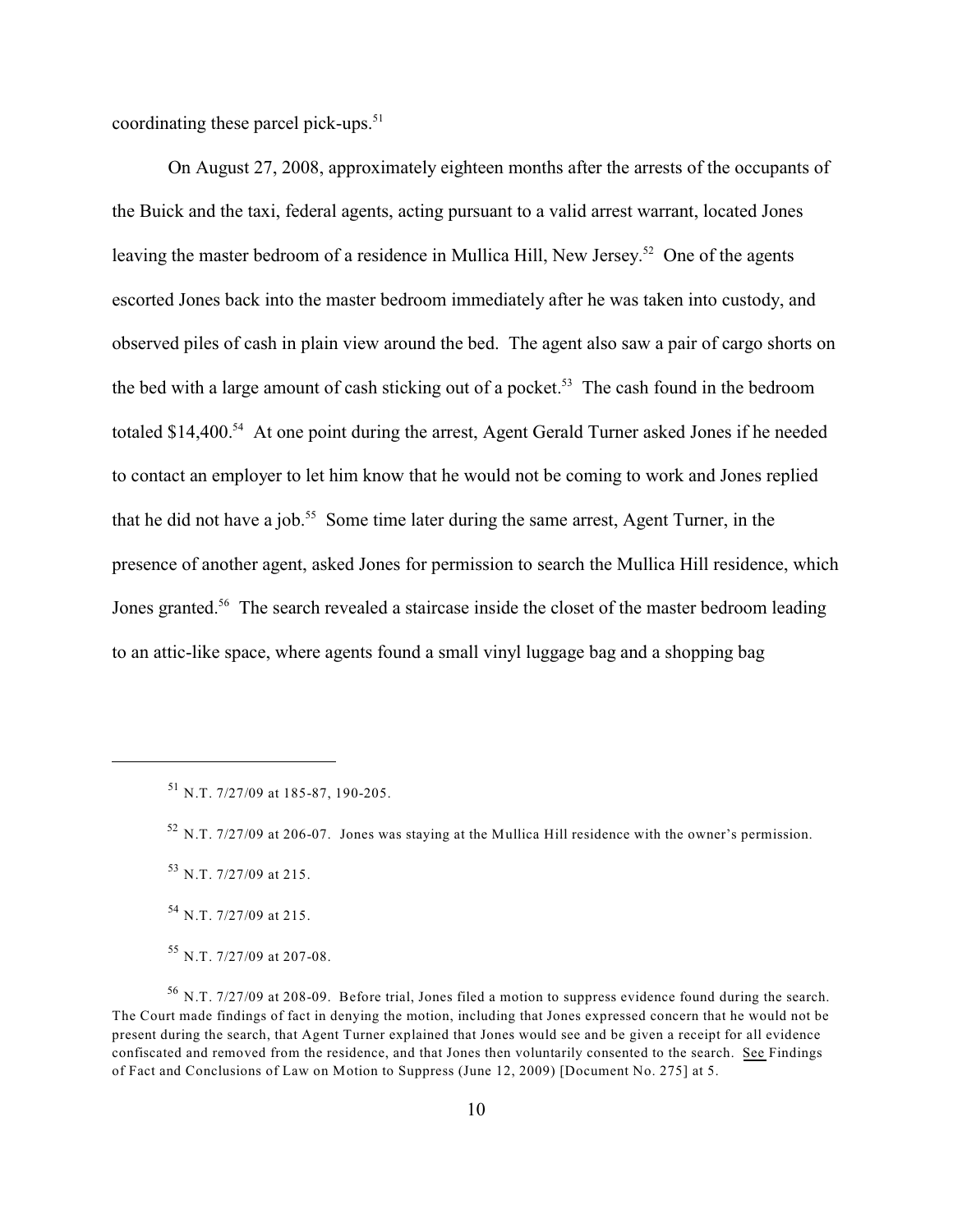containing approximately \$71,000 in cash.<sup>57</sup> Under the suitcase and bag, the agents found three greeting cards of a personal nature in envelopes addressed to "Greg."<sup>58</sup> In Jones's wallet, the agents also found business cards for South Street Mailbox Plus, two Enterprise rental car locations in Philadelphia, and the Alamo rental car branch at the Philadelphia International Airport.<sup>59</sup> In addition, agents discovered \$45,500 worth of expensive watches and jewelry in the course of the search. 60

At trial, the Government introduced testimony from cooperating witnesses not charged in this case regarding Jones's involvement in a prior conspiracy to ship cocaine to Philadelphia through Federal Express by using stolen corporate accounts and false names. This evidence was admitted for the limited purpose of establishing that Jones had knowledge and intent to commit the charged offenses, and as evidence of a common scheme. The witnesses testified that from the summer of 2005 until March 2006, they had arranged for cocaine to be shipped in Federal Express boxes and had used an apartment on Henry Avenue in Philadelphia to store and break down the drugs.<sup>61</sup> One of these witnesses also testified that he often sold Federal Express parcels of cocaine to Jones during this same time frame and that Jones frequently stopped by the Henry Avenue apartment to pick up the packages of cocaine.<sup> $62$ </sup> The jury also heard testimony from one

- $^{59}$  N.T. 7/27/09 at 216-220.
- $^{60}$  N.T. 7/27/09 at 214-215; N.T. 7/28/09 at 37.
- $^{61}$  N.T. 7/24/09 at 127-129, 133-40.

 $^{62}$  N.T. 7/24/09 at 141-45.

 $57$  N.T. 7/27/09 at 209-10, 214.

 $58$  N.T. 7/27/09 at 210-11.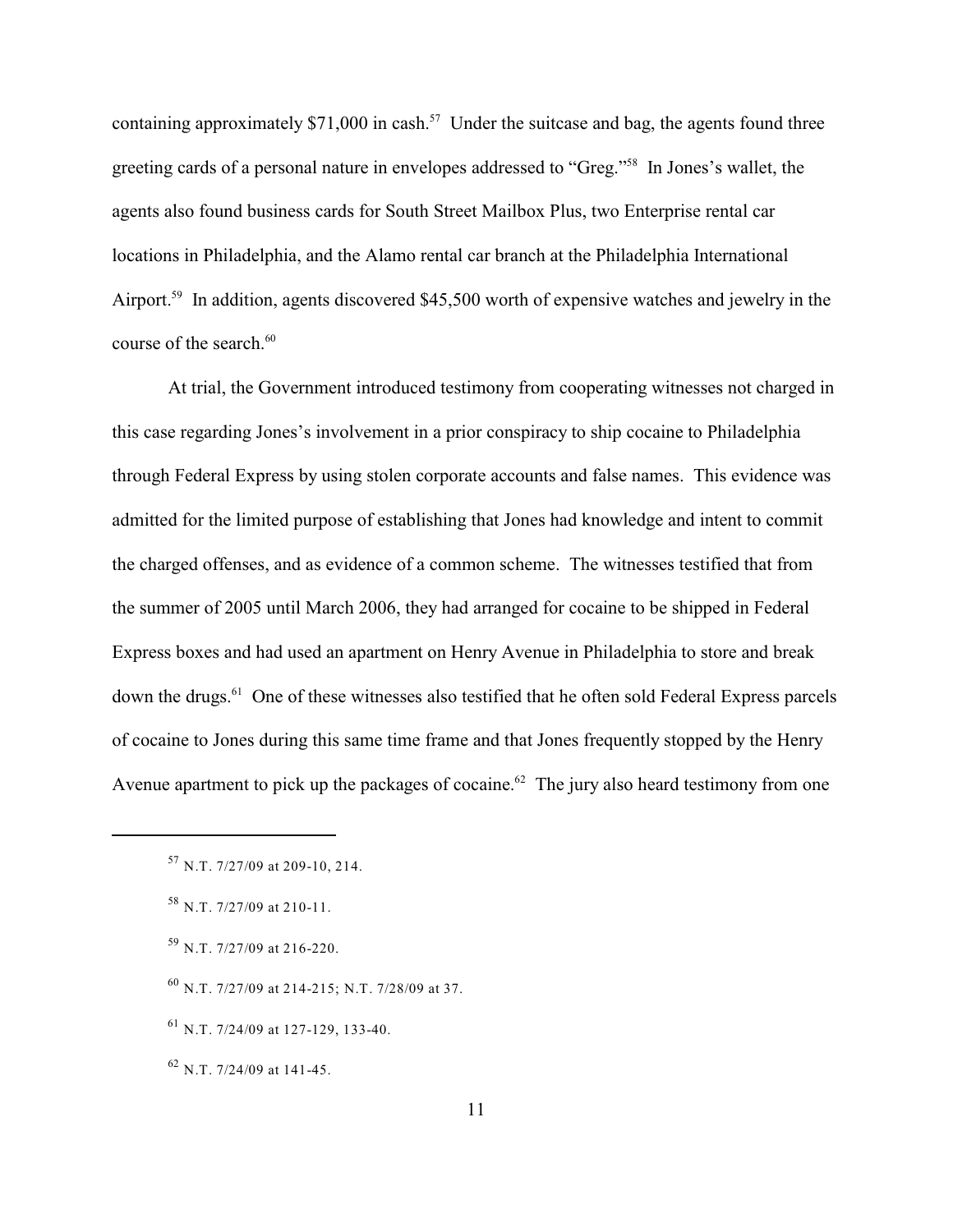of these witnesses that after Jones was arrested in this case, the two men saw each other in prison and Jones asked whether the other cooperating witness was "snitching."<sup>63</sup>

#### **IV. DISCUSSION**

# **A. Washington's Motion for Judgment of Acquittal or New Trial**

#### *1. Sufficiency of the Evidence*

Washington argues that a judgment of acquittal is warranted here because "even though the Government demonstrated that the defendants knew each other, it. . . did not prove that there was an agreement between them" to commit the charged illegal acts.<sup>64</sup> Washington contends that the only evidence of agreement was the uncorroborated testimony of two cooperating Government witnesses. However, a co-conspirator's testimony about the defendant's role and statements may be "sufficient to allow a rational juror to conclude beyond a reasonable doubt" that the defendant knew the object of the conspiracy was to import narcotics.<sup> $65$ </sup> Testimony of ongoing relationships between conspirators, considered in the totality of the circumstances, may establish participation in a conspiracy.<sup>66</sup> In this case, the cooperating witnesses testified that

 $^{63}$  N.T. 7/27/09 at 93-94.

<sup>&</sup>lt;sup>64</sup> Washington's Mem. Law in Supp. Post-Trial Mot. [Document No. 382] at 3.

<sup>&</sup>lt;sup>65</sup> United States v. Reyeros , 537 F.3d 270, 279 (3d Cir. 2008).

 $66$  See United States v. Mercado, 610 F.3d 841, 849 (3d Cir. 2010) ("We hold that a defendant's presence on multiple occasions during critical moments of drug transactions may, when considered in light of the totality of the circumstances, support an inference of the defendant's participation in the criminal activity."); United States v. Thomas, 379 F. App'x 262, 266 (3d Cir. 2010) (affirming the district court's denial of defendant's motion for judgment of acquittal of his conviction for conspiracy to smuggle drugs, where the defendant on multiple occasions delivered to his co-conspirator a suitcase filled with cocaine as well as cash, and alerted his co-conspirator when the cocaine arrived at its destination); United States v. Powell, 113 F.3d 464, 467 (3d Cir. 1997) (holding that there was substantial evidence to affirm defendant's conviction for conspiracy to distribute cocaine, including evidence that his brother and co-conspirator consulted him as to the sales price; they lived together, shared packaging supplies, and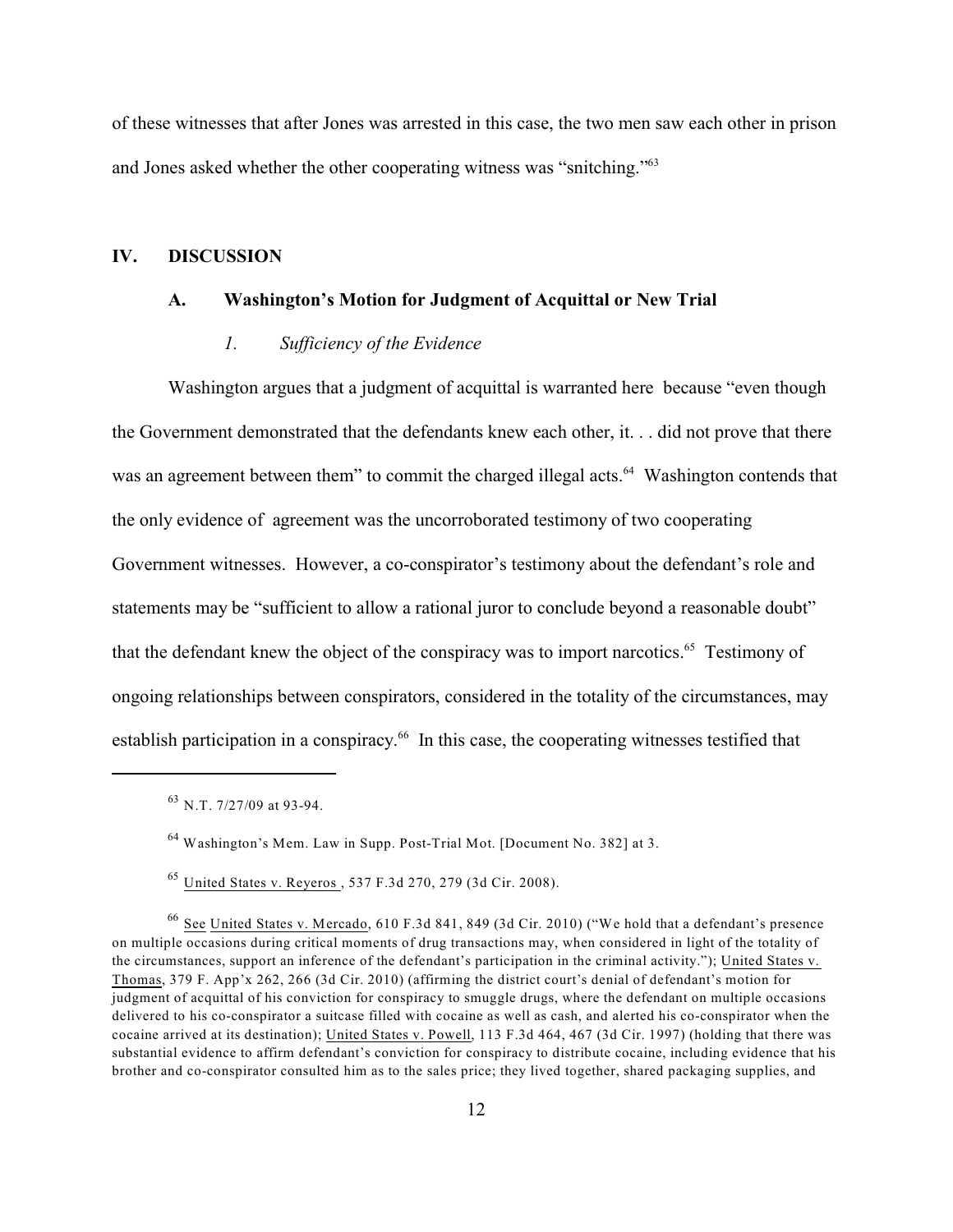Washington coordinated the shipments and actually handled the cocaine, breaking it down into smaller packages. If believed, this testimony established Washington's role in the conspiracy. It was for the jury to determine the credibility of the cooperating witnesses. $67$ 

Next, Washington argues that although the Government introduced cell phone calls between the defendants, the calls were not recorded and the calls, therefore, were not evidence of conspiracy. The jury, however, was entitled to consider that cell phone calls were made around the time that the parcels were delivered to the UPS store on February 7, 2007, after which Washington surveilled the area, met the taxi at Second and Lombard Streets after the taxi's passenger picked up the parcels, and then drove off, with the taxi and its cargo following for several miles; the fact of the phone calls formed part of the chain of evidence.<sup>68</sup>

Washington also argues that the Government witness who helped to apply for the UPS mailboxes was unable to identify Washington in the courtroom or in a photograph presented to her in court.<sup>69</sup> The witness testified that she had been able to identify Washington in a photograph shown to her at the grand jury proceeding years before, but because of the passage of time she could not as easily identify him at the trial.<sup>70</sup> The jury was entitled to conclude that her memory was more accurate at the time of the grand jury proceedings.

 $^{70}$  N.T. 7/24/09 at 233.

supplied each other with cocaine to sell; and the defendant admitted to distributing cocaine on a daily basis); United States v. Leon, 739 F.2d 885, 892–93 (3d Cir. 1984) (affirming an aiding and abetting conviction where the evidence established the defendant's *repeated* presence at and proximity to the location where a large quantity of drugs was being unloaded).

 $67$  See Mercado, 610 F.3d at 845.

 $68$  See id. at 848 (holding that jurors are only restricted from inferring that a "defendant gained knowledge of the subject of an illegal conspiracy based on the existence of a call alone").

<sup>&</sup>lt;sup>69</sup> Washington's Mem. Law Supp. Post-Trial Mot. at 4.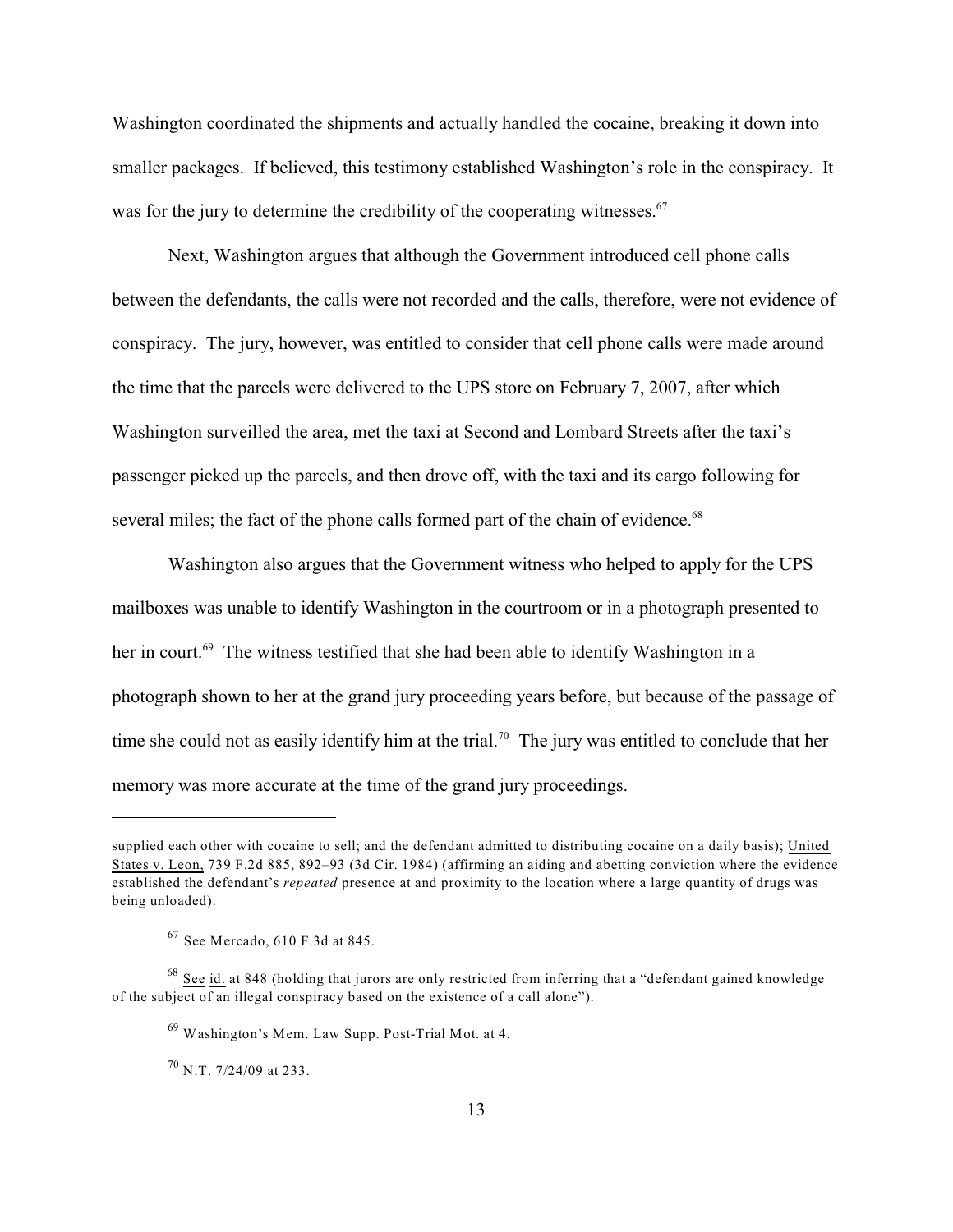Additionally, Washington argues that the Government failed to produce enough evidence showing that he had the intent to distribute cocaine or had made a substantial step toward that end. Detective King, who conducted surveillance on the date of Washington's arrest, testified as to Washington's careful study of the area around the UPS Store and the fact that Washington's Buick led the drug-carrying taxi to another location.<sup>71</sup> Cooperating witnesses testified that Washington coordinated the opening of mailboxes and cocaine pick-ups from UPS Stores for nearly nine months prior to his arrest, including the pick-up on February 7, 2007. This testimony was corroborated by the UPS, Alamo car rental, and cellular phone records admitted at the trial. Drawing all reasonable inferences in support of the jury's verdict and viewing the evidence in a light most favorable to the Government, the direct and circumstantial evidence at trial supported the jury's guilty verdict for both Counts One and Two.

## *2. Testimony About the Earlier Conspiracy*

Washington argues that the Court erred in permitting the Government to introduce testimony from cooperating witnesses about Jones's earlier involvement in shipping cocaine through Federal Express. Washington asserts that the prior uncharged conspiracy did not prove knowledge, intent, or a common scheme or plan as to the later conspiracy, because there was no evidence that he was involved with the prior conspiracy and the witnesses' testimony had nothing to do with the charged conspiracy. Washington further asserts that admission of this prior conspiracy evidence prevented the jury from making a reliable judgment about guilt or innocence.

 $^{71}$  N.T. 7/24/09 at 89.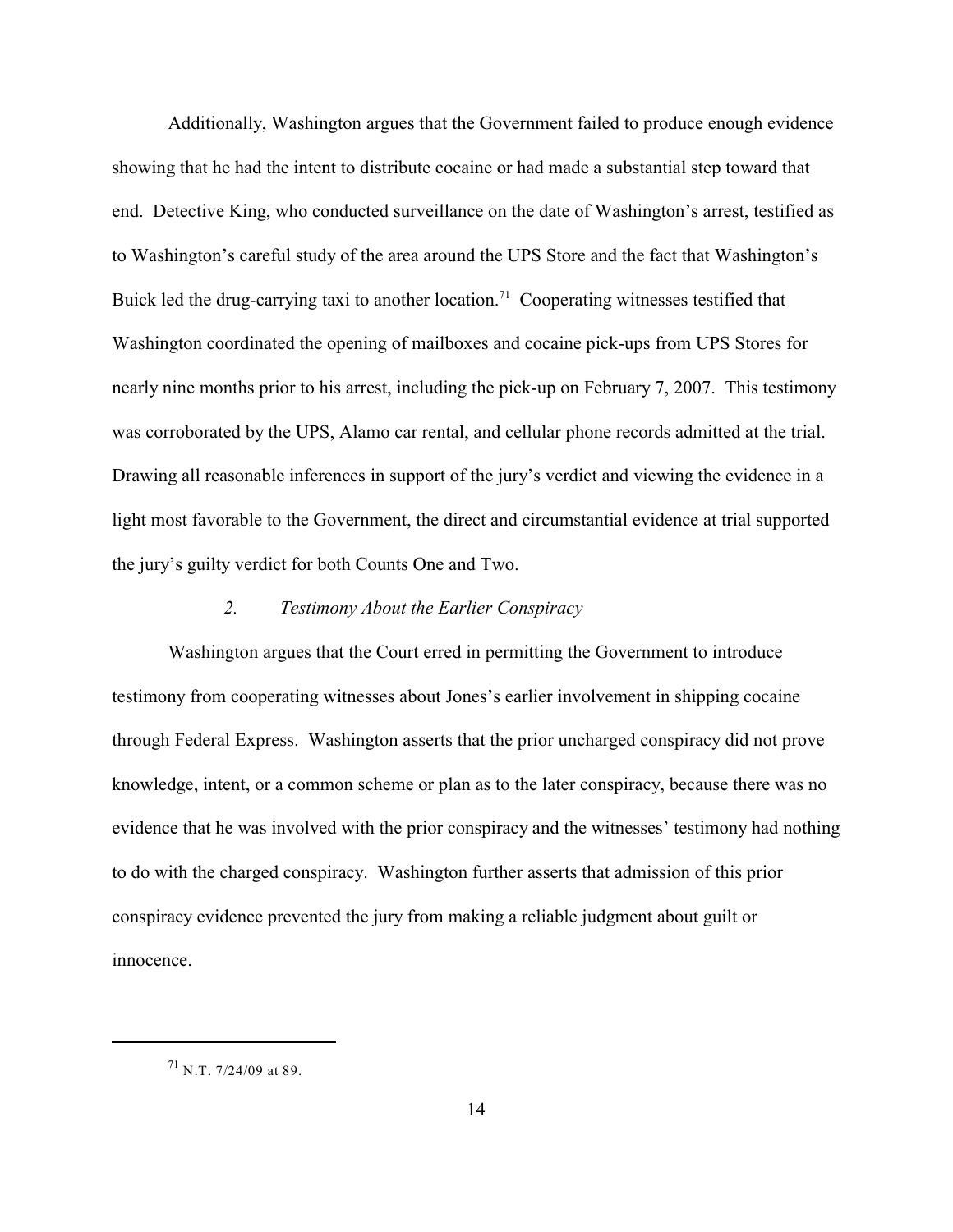The Court admitted the evidence pursuant to Federal Rule of Evidence  $404(b)$ <sup>72</sup>

Evidence of prior bad acts may be admitted if it is logically relevant to any issue other than the defendant's propensity to commit the charged crime.<sup>73</sup> If it is relevant, a court must determine whether under Federal Rule of Evidence 403, the probative value of the evidence outweighs its prejudicial effect.<sup>74</sup> Once admitted, a limiting instruction serves to eliminate any potential for unfair prejudice and should ensure that the jury does not consider the evidence for an improper purpose.<sup>75</sup>

Before trial, the Government sought to admit, and Defendants to exclude, evidence of the prior conspiracy. After considering the evidence, and weighing its probative value against its prejudicial effect, the Court held in a June 30, 2009, Memorandum Opinion that the Government would be permitted to introduce testimony regarding Jones's involvement in the prior conspiracy for the limited purposes of establishing that Jones had knowledge and intent, and as evidence of a common scheme.<sup>76</sup> The evidence was admitted as to Jones only and the jury was given a specific

 $^{73}$  See United States v. Sampson, 980 F.2d 883, 886 (3d Cir. 1992).

 $^{74}$  Id.

 $72$  Rule 404(b) provides in relevant part that:

<sup>(1)</sup> Prohibited Uses. Evidence of a crime, wrong, or other act is not admissible to prove a person's character in order to show that on a particular occasion the person acted in accordance with the character.

<sup>(2)</sup> Permitted Uses; Notice in a Criminal Case. This evidence may be admissible for another purpose, such as proving motive, opportunity, intent, preparation, plan, knowledge, identity, absence of mistake, or lack of accident.

<sup>&</sup>lt;sup>75</sup> See United States v. Sriyuth, 98 F.3d 739, 748 (3d Cir. 1996). See also United States v. Givan, 320 F3d. 452, 462 (3d Cir. 2003) (preclusion of evidence admissible under Rule 404(b) simply because of a concern that jurors will not be able to follow the court's instructions regarding its use would inevitably severely limit the scope of evidence).

 $^{76}$  Memorandum Opinion and Order (June 30, 2009) [Document No. 286].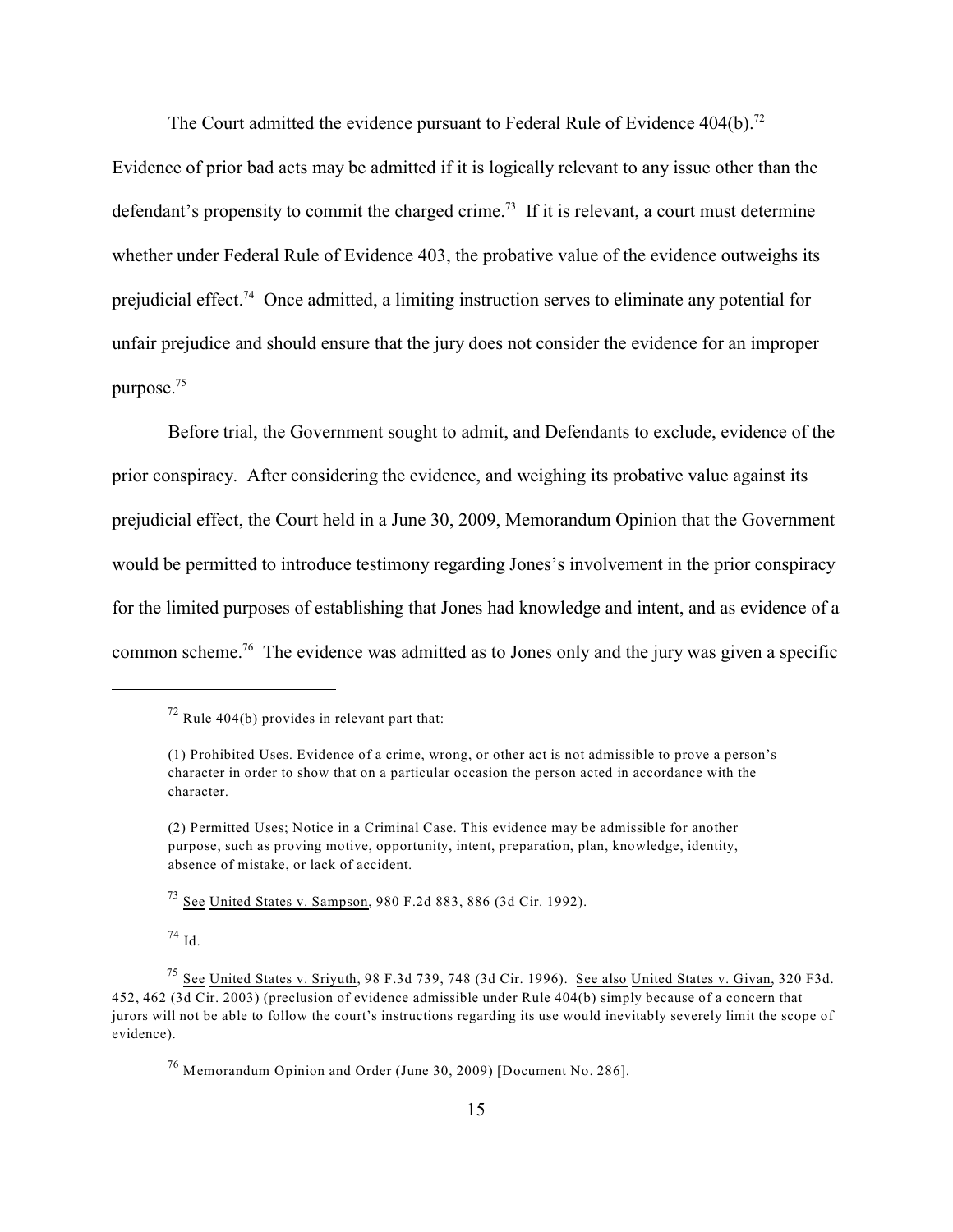limiting instruction to this effect:

I may allow evidence, testimony or exhibits for a limited purpose and you must follow that instruction.. . . . And I, with great caution, want you to follow my instructions, and this limited purpose for which you will be hearing testimony right now. . . is only for the Government to establish proof of knowledge of the manner of packaging and shipping illegal drugs by Mr. Jones. . . . [I]t does not, and it is not offered as proof of any evidence against either Mr. Washington or Mr. Crawford. . . . That's the limitations for which you may apply it . . . and it's not considered against either of the other codefendants.  $\ldots$ <sup>77</sup>

In the jury charge, the Court again reminded the jury of the limiting instruction: "You may not consider this evidence [of the earlier conspiracy] against any other defendant. I highlight that. I think I told you that before, and I'm repeating it now."<sup>78</sup> A jury is presumed to have followed the instructions the Court gave it.<sup>79</sup> But a presumption is unnecessary here: The fact that the jury found co-defendant Crawford not guilty on all counts establishes that the jury was able to evaluate the evidence against each defendant separately.

## *3. Severance of Washington's Trial from Jones's Trial*

Washington also argues that given the prejudicial nature of the prior conspiracy evidence, and the lack of evidence that Washington, his trial should have been severed from Jones's pursuant to Federal Rule of Criminal Procedure 14(a), after the Court granted the Government's

 $^{77}$  N.T. 7/22/09 at 14; N.T. 7/24/09 at 121-22; N.T. 7/27/09 at 78-80. Because the evidence was admitted only as to Jones, Washington's contention that he was willing to stipulate that the Government did not need to prove the elements of knowledge and intent is irrelevant.

<sup>&</sup>lt;sup>78</sup> N.T. 7/30/09 at 86-87. See also N.T. 7/30/09 at 68 ("You also heard evidence that other witnesses made cooperation plea agreements with the Government. . . . Their testimony was received in evidence and may be considered by you but for limited purposes only."). In closing arguments, counsel for the Government also reminded the jury that evidence relating to the Federal Express cocaine shipments was to be used only against Jones, and not against Washington or Crawford. N.T. 7/29/09 at 180.

<sup>&</sup>lt;sup>79</sup> Givan, 320 F.3d at 462.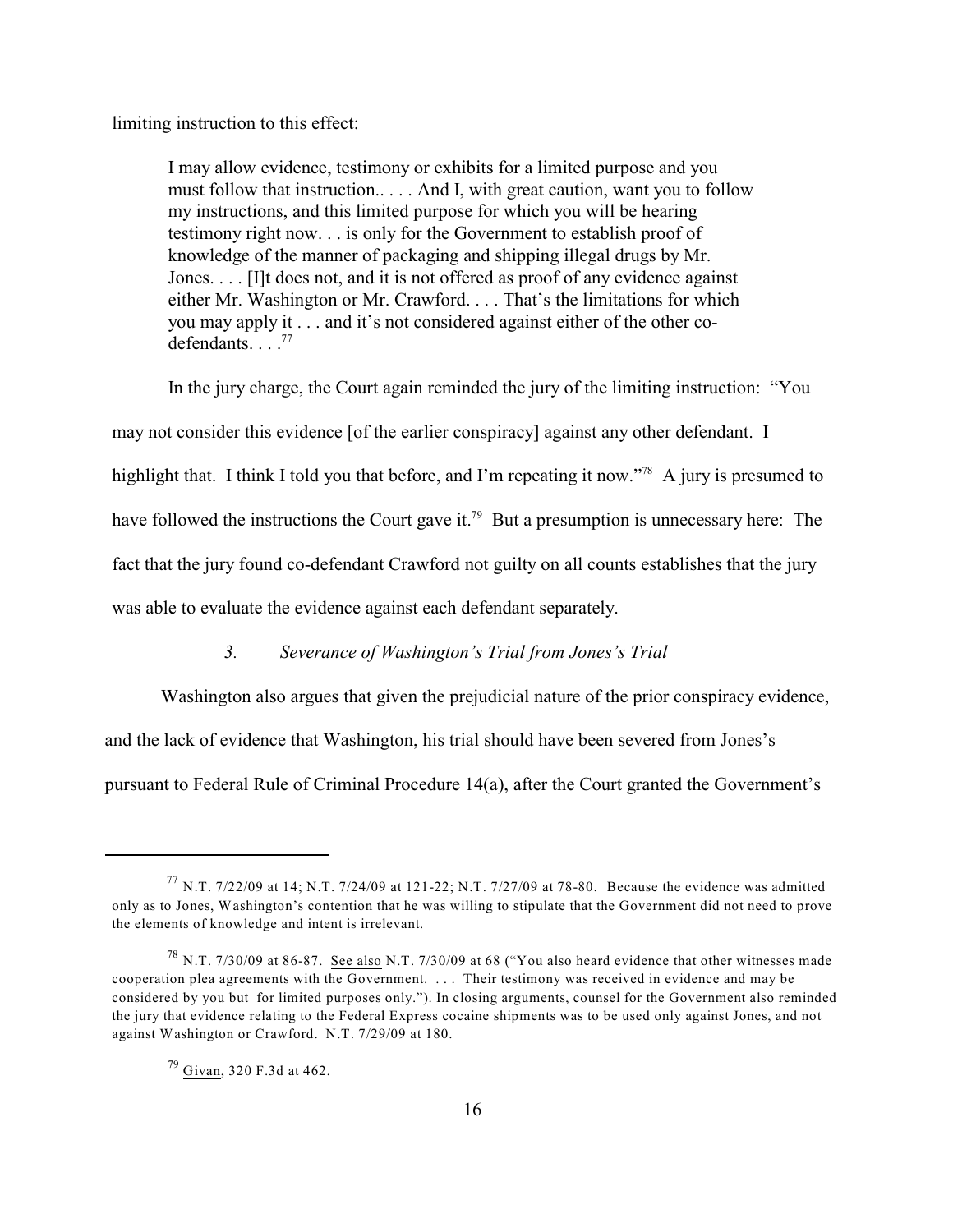$404(b)$  motion.<sup>80</sup> However, Washington did not move to sever his trial after the Court granted the Government's 404(b) motion. Earlier in the proceedings, on September 12, 2008, Washington had moved to sever his trial from co-defendants Gregory Jones and Ronald Crawford in order to enforce his right to a speedy trial; that motion was denied. $81$  Washington did not renew the motion to sever after the Court granted the Government's motion. Thus, this argument was waived.

Furthermore, severance was not warranted. "To prevail on a Rule 14 motion, a defendant must pinpoint clear and substantial prejudice resulting in an unfair trial. As a result, a defendant is not entitled to a severance merely because evidence against a co-defendant is more damaging than the evidence against the moving party. Instead, the question of prejudice hinges upon whether the jury will be able to compartmentalize the evidence as it relates to separate defendants in view of its volume and limited admissibility." $82$  Washington has not met his burden of showing that a failure to sever clearly and substantially prejudiced him to the point of depriving him of a fair trial; the jury received appropriate limiting instructions and, as the acquittal of Crawford demonstrates, was able to evaluate the evidence against each defendant separately.<sup>83</sup>

 $80$  Rule 14(a) provides that "[i]f the joinder of offenses or defendants in an indictment, an information, or a consolidation for trial appears to prejudice a defendant or the Government, the court may order separate trials of counts, sever the defendants' trials, or provide any other relief that justice requires."

 $81$  See Document No. 169.

 $82$  United States v. Walker, 657 F.3d 160, 170 (3d Cir. 2011) (internal quotations omitted).

 $83$  See United States v. Salehi, 187 F. App'x 157, 164 (3d Cir. 2006).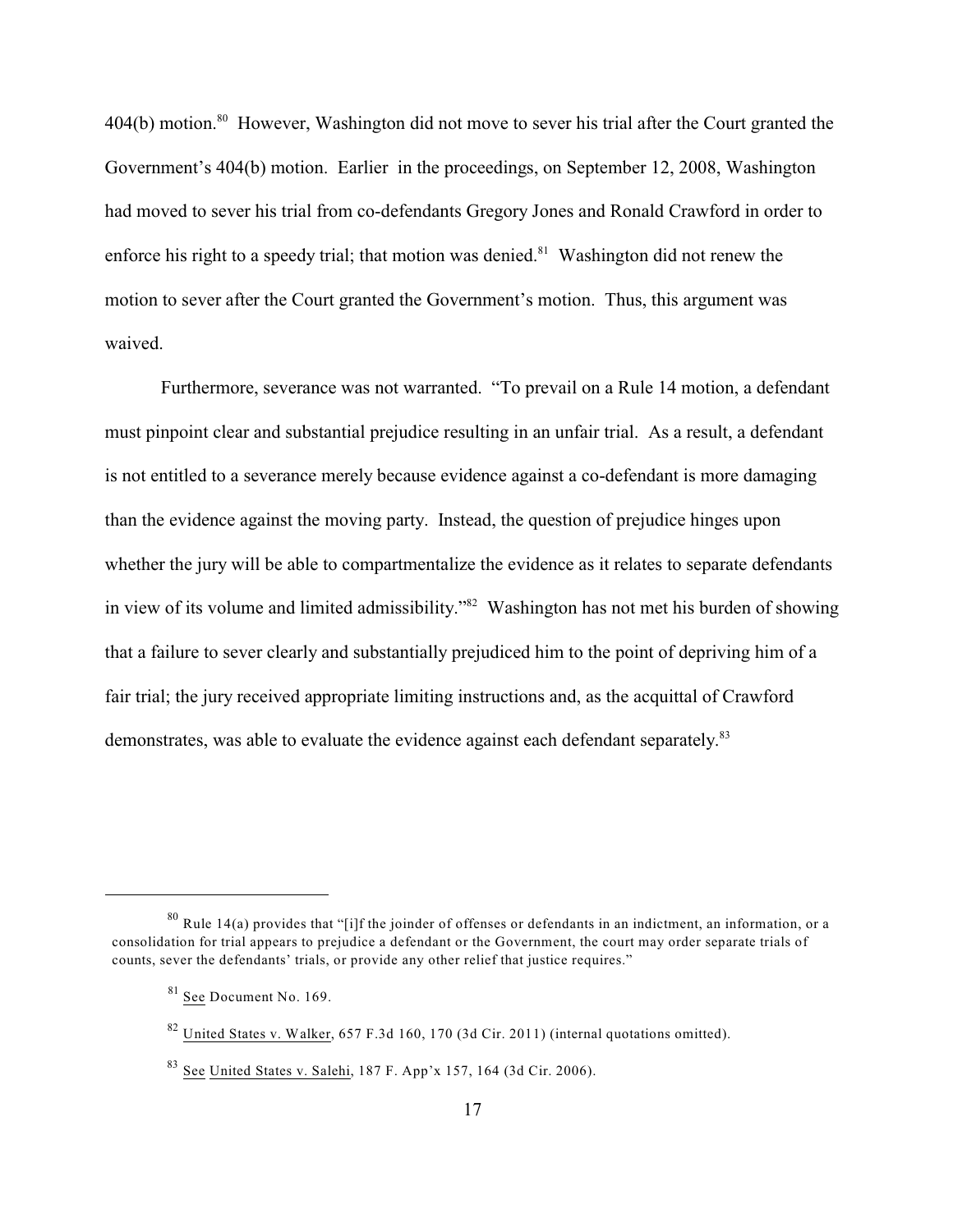#### *B. Jones's Motion for Acquittal or New Trial*

In his post-trial motion, Jones raises the same arguments made in the context of the pretrial motions to admit or suppress evidence, contending that the Court erred by allowing evidence seized and statements made during his arrest to be admitted at trial. Jones further contends that the Court erred by granting the Government's motions *in limine*, resulting in the jury receiving confusing evidence that focused on Jones's alleged involvement with drugs both before and after the charged conspiracy. Before trial, the Court held hearings and issued rulings on these motions.<sup>84</sup> The Court incorporates its prior rulings into this ruling on the post-trial motions, and will not repeat its findings here. The Court also has considered the disputed evidence in the context of the trial, and concludes that the evidence was properly admitted.

#### *1. Physical Evidence Seized*

Jones argues, as he did before trial, that the Government should have been precluded from introducing evidence seized during Jones's arrest because he did not consent to a search of the Mullica Hill, New Jersey residence. Jones has not raised any new arguments that would cause the Court to reconsider its finding that Jones orally consented to the search.

Jones also argues that the evidence was inadmissible pursuant to Federal Rules of Evidence 404(b) and 403, because the items recovered by the federal agents approximately eighteen months after termination of the charged conspiracy had no probative value in establishing Jones's knowledge and intent with regard to his participation in the conspiracy. The Court disagrees. In considering the admissibility of contested evidence, the Court must first decide whether a Rule 404(b) analysis is necessary. Rule 404(b) "proscribes the admission of

<sup>&</sup>lt;sup>84</sup> See, e.g., Document Nos. 239; 274; 276; 284; 285; 286; 287.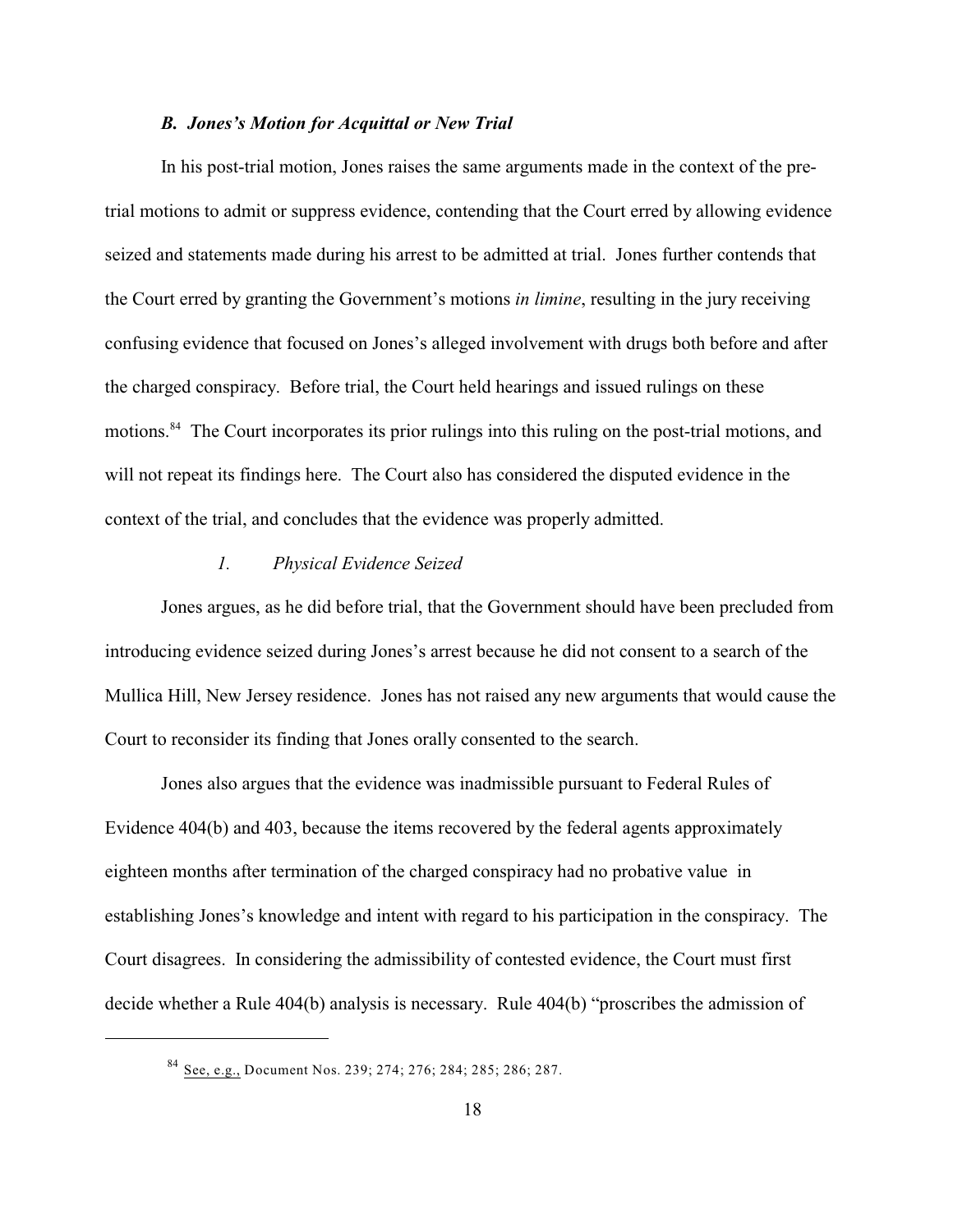evidence of other crimes when offered to prove bad character."<sup>85</sup> However, "the prohibition of 404(b) is not invoked if the evidence is offered as direct proof of the crime charged."<sup>86</sup>

At trial, the Court allowed the Government to introduce the fact that law enforcement agents recovered approximately \$85,400 in cash and \$45,000 in jewelry, because it was offered as evidence of the proceeds of the charged drug trafficking conspiracy. The greeting cards, along with their envelopes, were admitted to establish Jones's possession and use of the home in Mullica Hill and his ownership of the money found in space above the master bedroom closet. The evidence of business cards for three car rental locations and a commercial shipping depot was relevant to Jones's involvement in the conspiracy, because the conduct charged involved shipping drugs to commercial shipping depots and retrieving them with the use of rental cars. $87$  The recovered physical evidence was inextricably intertwined with the charged drug trafficking conspiracy and therefore admissible. Having presided over the trial, the Court reaffirms its pretrial determination that these items were introduced as evidence of the conduct actually charged, and not as evidence of other illegal acts.

It is well-settled in this Circuit that where a defendant is on trial for a crime in which pecuniary gain is the usual motive, evidence of the sudden, inexplicable acquisition of wealth by the defendant is admissible.<sup>88</sup> This is true even if the source of such wealth cannot be connected

<sup>&</sup>lt;sup>85</sup> United States v. Gibbs, 190 F.3d 188, 217 (3d Cir. 1999).

 $^{86}$  United States v. Stewart, 325 F. Supp. 2d 474, 493 (D. Del. 2004) (citing Givan, 320 F.3d at 463).

 $87$  See Memorandum Opinion and Order (June 26, 2009) [Document No. 284] at 8.

<sup>&</sup>lt;sup>88</sup> See United States v. Hall, 44 F. App'x 532, 535 (3d Cir. 2002). See also United States v. Chaney, 446 F.2d 571, 575 (3d Cir. 1971) (quoting United States v. Howell, 240 F.2d 149, 158 (3d Cir. 1956)).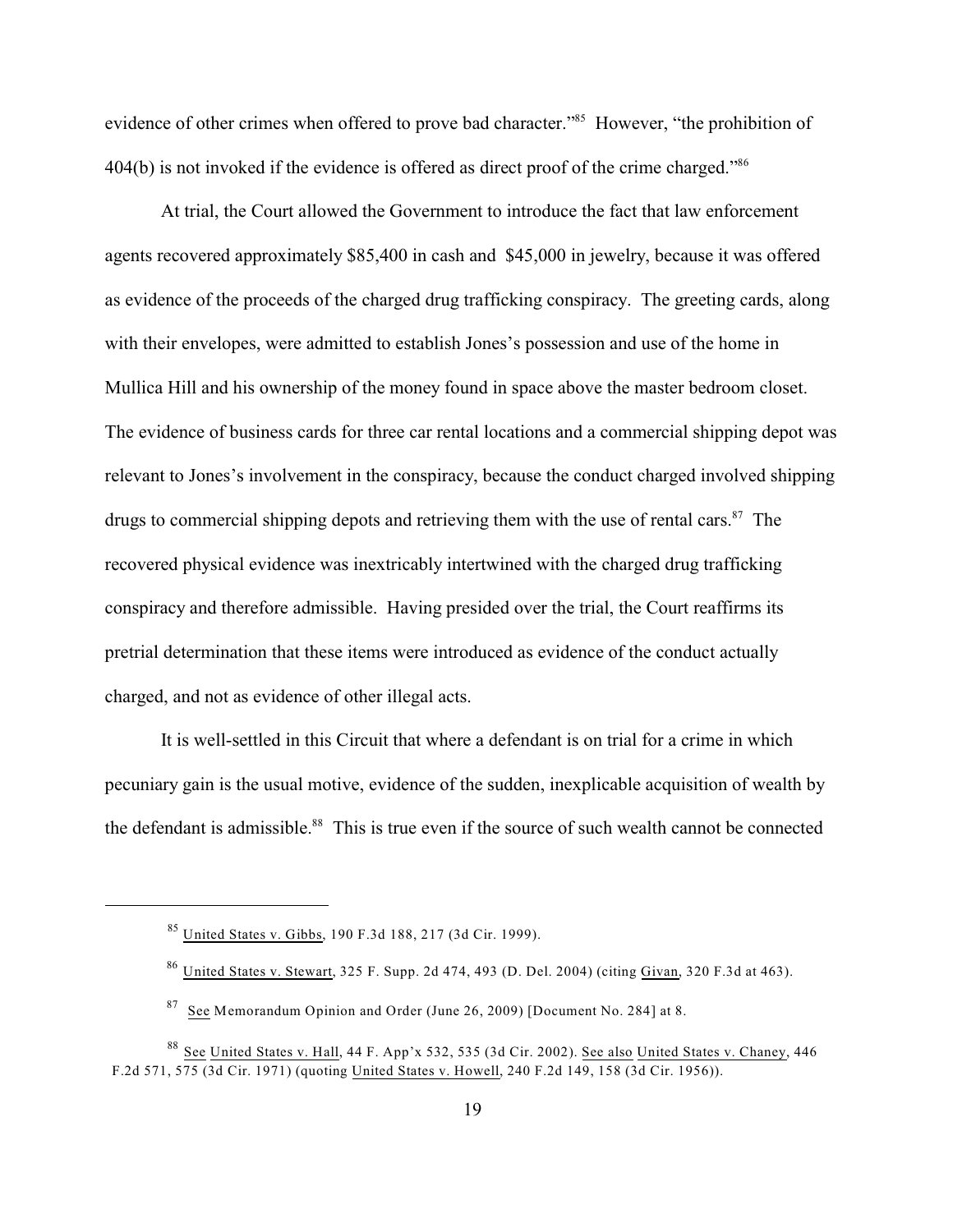directly to the charged conduct.<sup>89</sup> In the June 26 Opinion, the Court found that the cash and jewelry were discovered close enough in time to the charged conduct to suggest that they were the fruits of the charged offenses.<sup>90</sup> The evidence at trial established that Jones was the leader of a conspiracy that brought more than 150 kilograms of cocaine to Philadelphia during a nine-month period. It is undisputed that approximately eighteen months after the conspiracy ended, agents found Jones in possession of unexplained wealth in the form of approximately \$85,400 in cash and approximately \$45,000 in jewelry. As the Court determined before trial, the elapsed time between the charged conspiracy and the discovery of Jones's unexplained wealth when arrested was not so great as to destroy the nexus between the two.<sup>91</sup>

In a related argument, Jones contends that the Court erred in permitting the Government to elicit testimony from one of the cooperating witnesses that, while in custody together, Jones told the witness that the arresting agents took "some money from him and a watch." $\frac{92}{2}$  Jones argues that this testimony improperly commented on items that had been secured in violation of his Fourth Amendment rights. As the Court held in its earlier ruling, the statement was admissible as evidence of Jones's proprietary interest in the items seized from the Mullica Hill residence, and his Fourth Amendment rights were not violated in the seizure of this evidence.<sup>93</sup>

 $^{89}$  See United States v. Cooley, 131 F. App'x 881, 883 (3d Cir. 2005) (citing United States v. Chandler, 326 F.3d 210, 215 (3d Cir. 2003) (a defendant's access to unexplained or unaccounted for wealth is strong circumstantial evidence of involvement in illegal activity)).

 $90$  See Memorandum Opinion and Order (June 26, 2009) [Document No. 284] at 8.

 $91$  Id. at 9-10.

 $92$  N.T. 7/27/09 at 93-94.

 $93$  Memorandum Opinion and Order (June 30, 2009) [Document No. 286] at 5.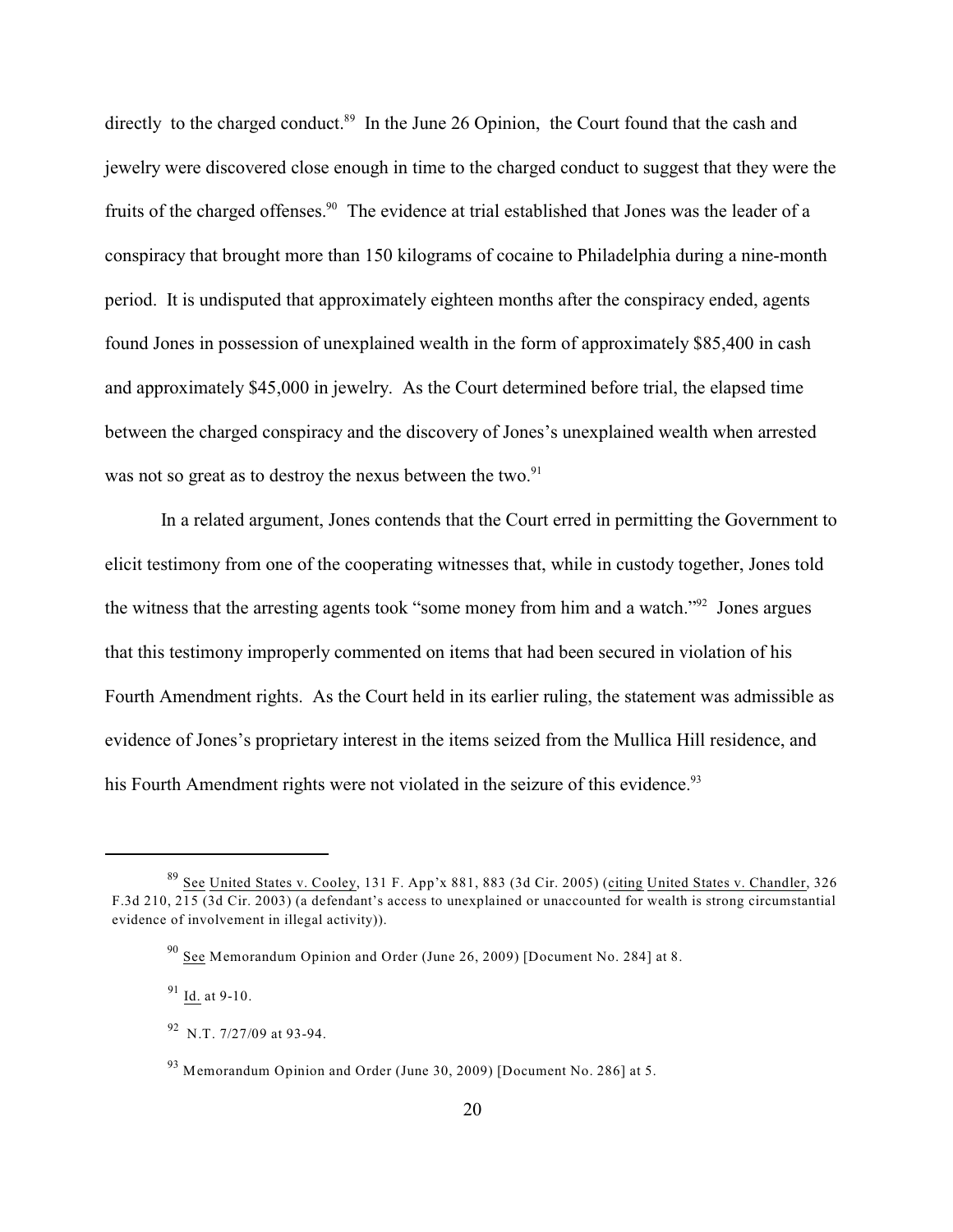#### *2. Post-Arrest Statement of Unemployment*

At the time of his arrest, Jones told the arresting agents that he was not employed. Jones argues that the statement was obtained in violation of his rights pursuant to Miranda v. Arizona,<sup>94</sup> and should have been suppressed and inadmissible at trial. The Court, however, determined in its pre-trial rulings that Agent Turner asked Jones, as a courtesy during his arrest, whether he needed to notify an employer that he would not be at work for a few days, to which Jones could have simply answered "No."<sup> $95$ </sup> Instead, Jones voluntarily admitted that he was unemployed. Agent Turner's question was not in violation of Jones's Miranda rights because the question was not "reasonably likely to elicit an incriminating response."<sup>96</sup> The statement also was relevant as evidence that the money and expensive jewelry found at the residence were not from a legitimate source, from which the jury could draw the reasonable inference that they were proceeds from the charged conspiracy. The Court also notes that despite his apparent wealth, Jones stipulated at trial that he filed no tax returns for the years 2006-2008. The Court finds that the admission of Jones's statement was not unduly prejudicial.

#### *3. Evidence of Telephone Calls*

Jones contends that the Court erred "by permitting the jury to receive the Government's summarized report of the phone records which extrapolated only those phone numbers alleged to belong to Jones and his co-defendants" and "by denying Jones's request to provide the jury with

<sup>&</sup>lt;sup>94</sup> 384 U.S. 436 (1966).

 $95$  Findings of Fact and Conclusions of Law (June 12, 2009) [Document No. 275] at 7.

<sup>&</sup>lt;sup>96</sup> See Rhode Island v. Innis, 446 U.S. 291, 301 (1980).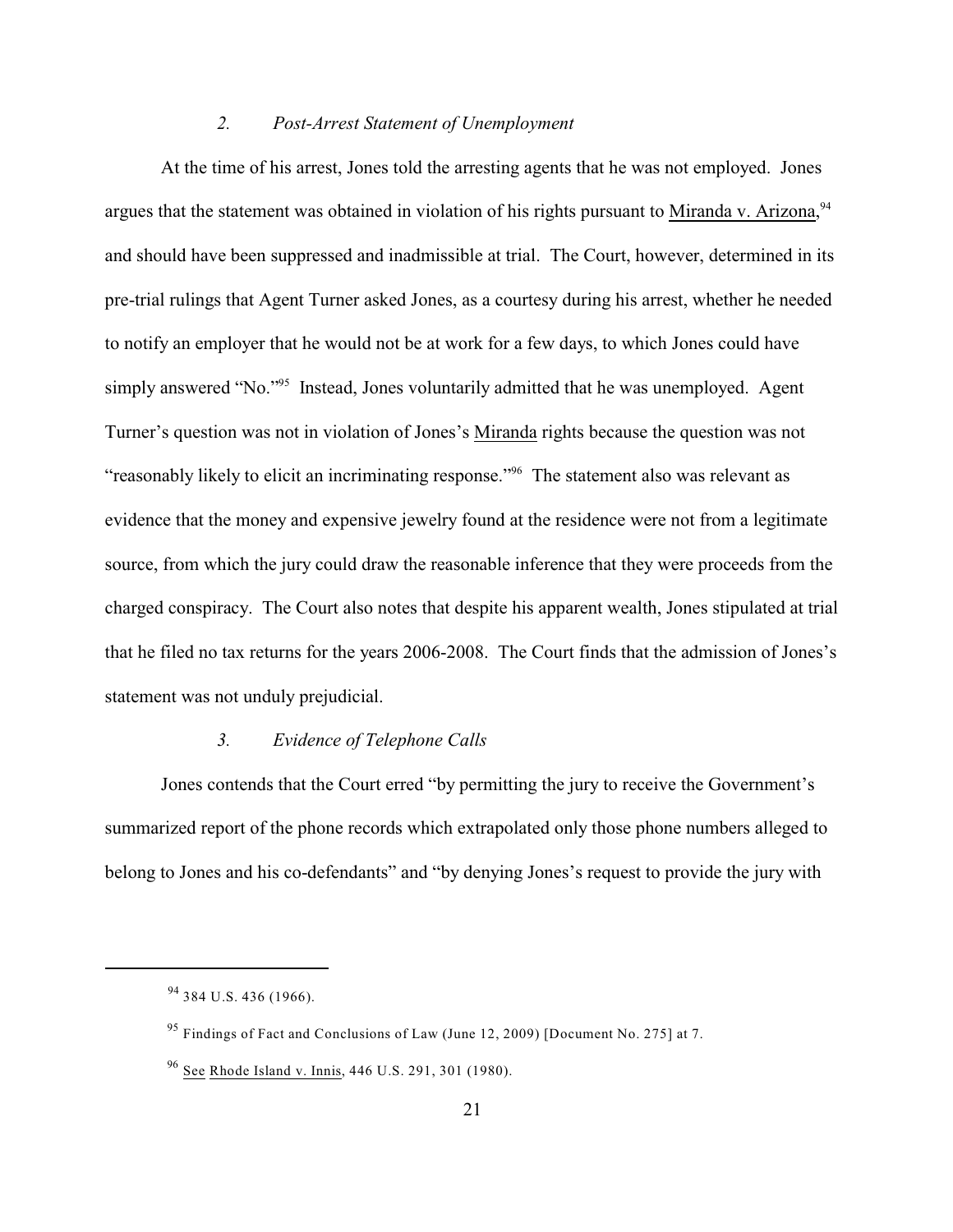co-defendant Washington's telephone and its contact information."<sup>97</sup> Jones, however, failed to provide the Court with any argument to support these contentions. To the extent that Jones objects to the summaries of cell phone records admitted into evidence, Agent Turner testified as to how the summaries were prepared, and the underlying phone records were admitted as exhibits.<sup>98</sup> To the extent that Jones objects to the fact that one summary was provided to the jury at the jury's request,<sup>99</sup> the Court notes that the underlying phone records, as well as the subscriber information for the phones, also were provided to the jury.<sup>100</sup> The phones themselves were not provided to the jury, as it was not known whether they were charged or operable, or whether there was information on the phones that was not admitted into evidence.<sup>101</sup> Jones has not explained how this constitutes prejudicial error.<sup>102</sup>

# *4. Testimony About the Earlier Conspiracy*

Jones argues that testimony by the cooperating witnesses about the prior conspiracy should have been precluded as "propensity evidence" on the basis that "the Government did not possess any evidence other than the uncorroborated word of two convicted felons who maintain that they taught Jones how to utilize shipping carriers to transport packages of narcotics."<sup>103</sup> However,

<sup>&</sup>lt;sup>97</sup> Jones's Post-Trial Motion at 1.

<sup>&</sup>lt;sup>98</sup> N.T. 7/27/09 at 185-205.

<sup>&</sup>lt;sup>99</sup> N.T. 7/30/09 at 108-09.

 $100$  N.T. 7/30/09 at 109-10.

<sup>&</sup>lt;sup>101</sup> N.T. 7/30/09 at 108-12.

<sup>&</sup>lt;sup>102</sup> Jones also argues that fifteen cell phones seized at the Mullica Hill residence were inadmissible. As the Court denied the Government's motion in limine to introduce those cell phones into evidence, they were not in fact admitted.

 $103$  <u>Id</u>. at 9.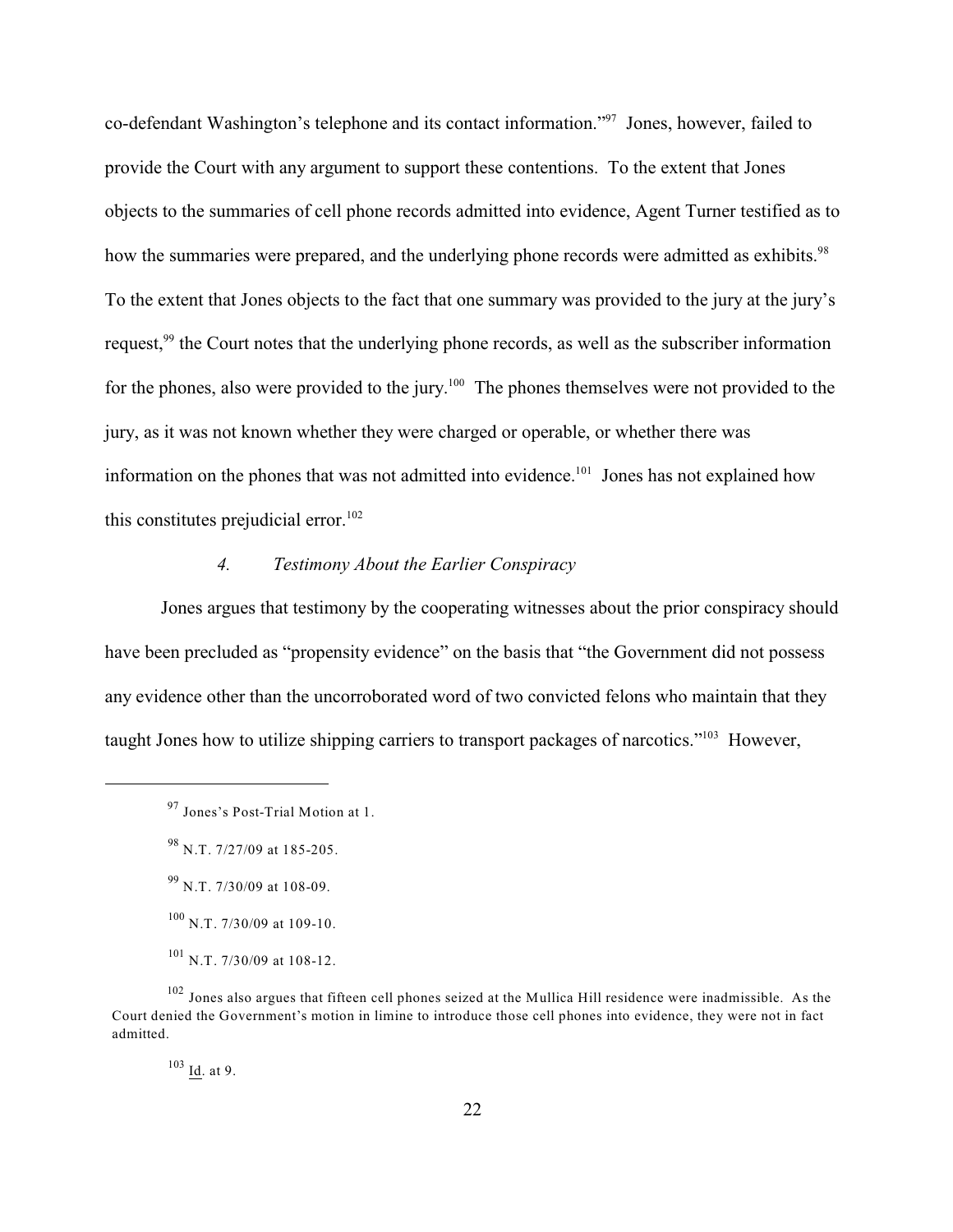evidence of prior bad acts may be admitted, as it was here, for the purpose of demonstrating a defendant's knowledge in the later offense with which he is charged.<sup>104</sup> It is well established that the probative value of Rule 404(b) evidence is particularly high "when the charged offense involves a conspiracy."<sup>105</sup>

 The evidence of the prior conspiracy was relevant to proving Jones's knowledge of the drug-shipping method, as well as his intent and a common plan to execute a similar drugtrafficking operation. The cooperating witnesses testified that Jones participating in shipping money and receiving parcels of cocaine using Federal Express under false names.<sup>106</sup> Evidence of Jones's participation in a prior, uncharged drug conspiracy with many similarities to the charged conspiracy was relevant as it made Jones's participation in the charged conspiracy more likely. For substantially the reasons stated in its Memorandum and Order of June 30, 2009, the Court concludes that the evidence was not unduly prejudicial, nor so distracting or confusing as to violate Rule 403.<sup>107</sup>

As noted above, the Court gave the jury a limiting instruction before the witnesses testified:

[W]ith great caution, I want you to follow my instructions, and this limited purpose for which you will be hearing testimony right now . . . is only for the Government to establish proof of knowledge of the manner of packaging and shipping illegal drugs by Mr. Jones. It is not to be considered proof of Mr. Jones's membership in a conspiracy, this charged conspiracy, or any prior

<sup>&</sup>lt;sup>104</sup> See United States v. Vega 285 F.3d 256, 261 (3d Cir. 2002).

<sup>&</sup>lt;sup>105</sup> United States v. Cross, 308 F.3d 308, 324 (3d Cir. 2002).

 $106$  See, e.g., N.T. 7/24/09 at 142-44.

<sup>&</sup>lt;sup>107</sup> Memorandum Opinion and Order (June 30, 2009) [Document No. 286] at 7-12.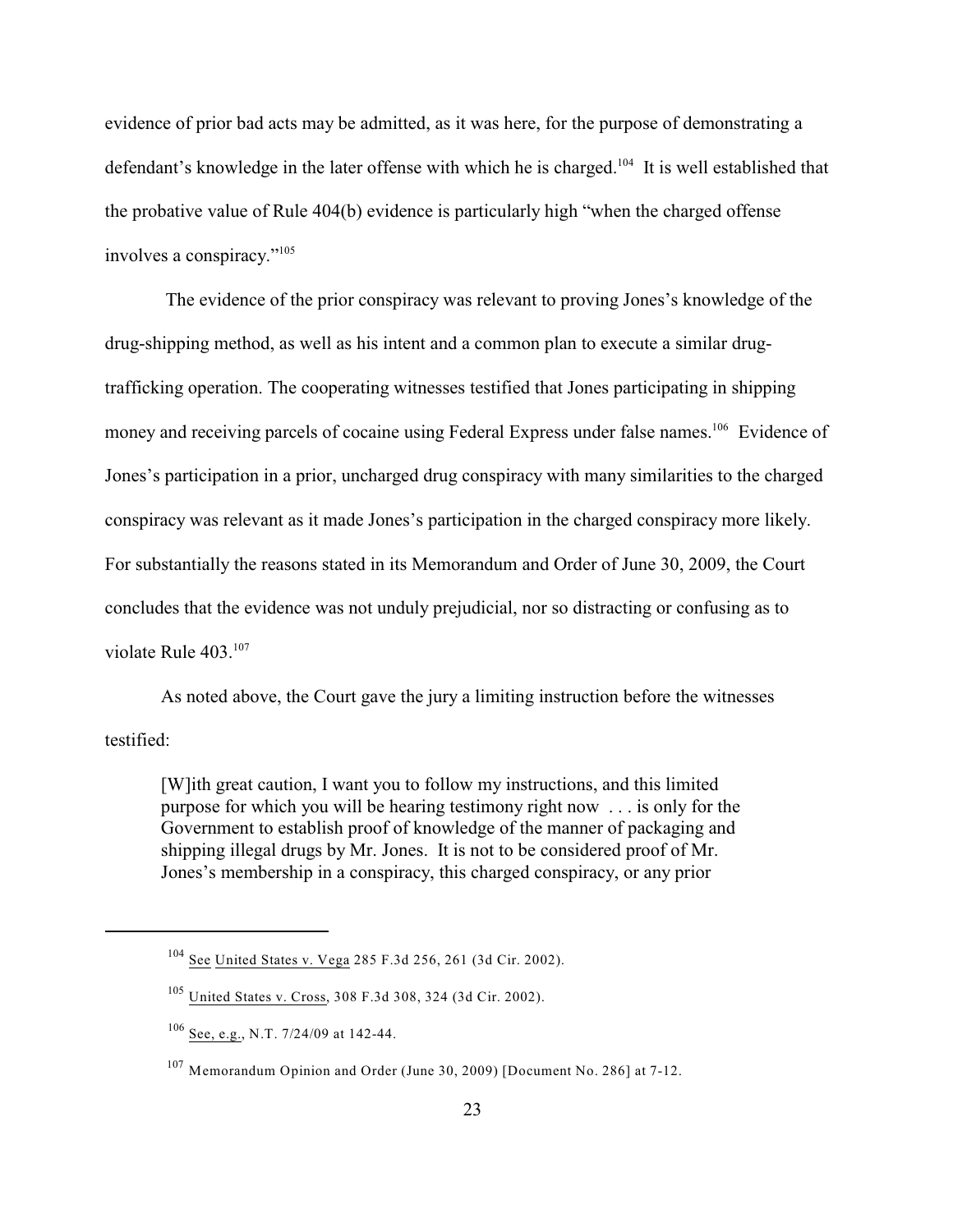conspiracy. . . . 108

In the final charge to the jury, the Court again reminded the jurors of the appropriate,

limited use of this testimony:

You also heard testimony that one defendant, Gregory Jones, was previously involved in the use of Federal Express, a commercial mail carrier, and false sender and recipient information to ship cocaine. This evidence of other acts was admitted only for a limited purpose. You may only consider this evidence for the purpose of deciding whether Gregory Jones possessed knowledge of and/or acted with a similar method of operation in using UPS, a commercial mail carrier, and false sender and recipient information to ship cocaine into Philadelphia in this case. Do not consider this evidence for any other purpose. You may not consider this evidence against any other defendant. I highlight that. I think I told you that before, and I'm repeating it now.<sup>109</sup>

These instructions eliminated any potential for unfair prejudice and ensured that the jury did not consider the evidence for an improper purpose.<sup>110</sup> The jury is presumed to have followed the instructions, and potential prejudice was outweighed by its probative value.

## **V. CONCLUSION**

After careful consideration of all of the arguments raised by Jones and Washington, the

Court is satisfied that Defendants received a fair trial and that evidence was properly admitted and

sufficient to sustain the convictions. The motions for judgment of acquittal or a new trial will be

denied.

An appropriate Order will be entered.

 $108$  N.T. 7/24/09 at 121-22. See also N.T. 7/24/09 at 79-80.

N.T. 7/30/09 at 86-87. 109

<sup>&</sup>lt;sup>110</sup> Sriyuth, 98 F.3d at 748.